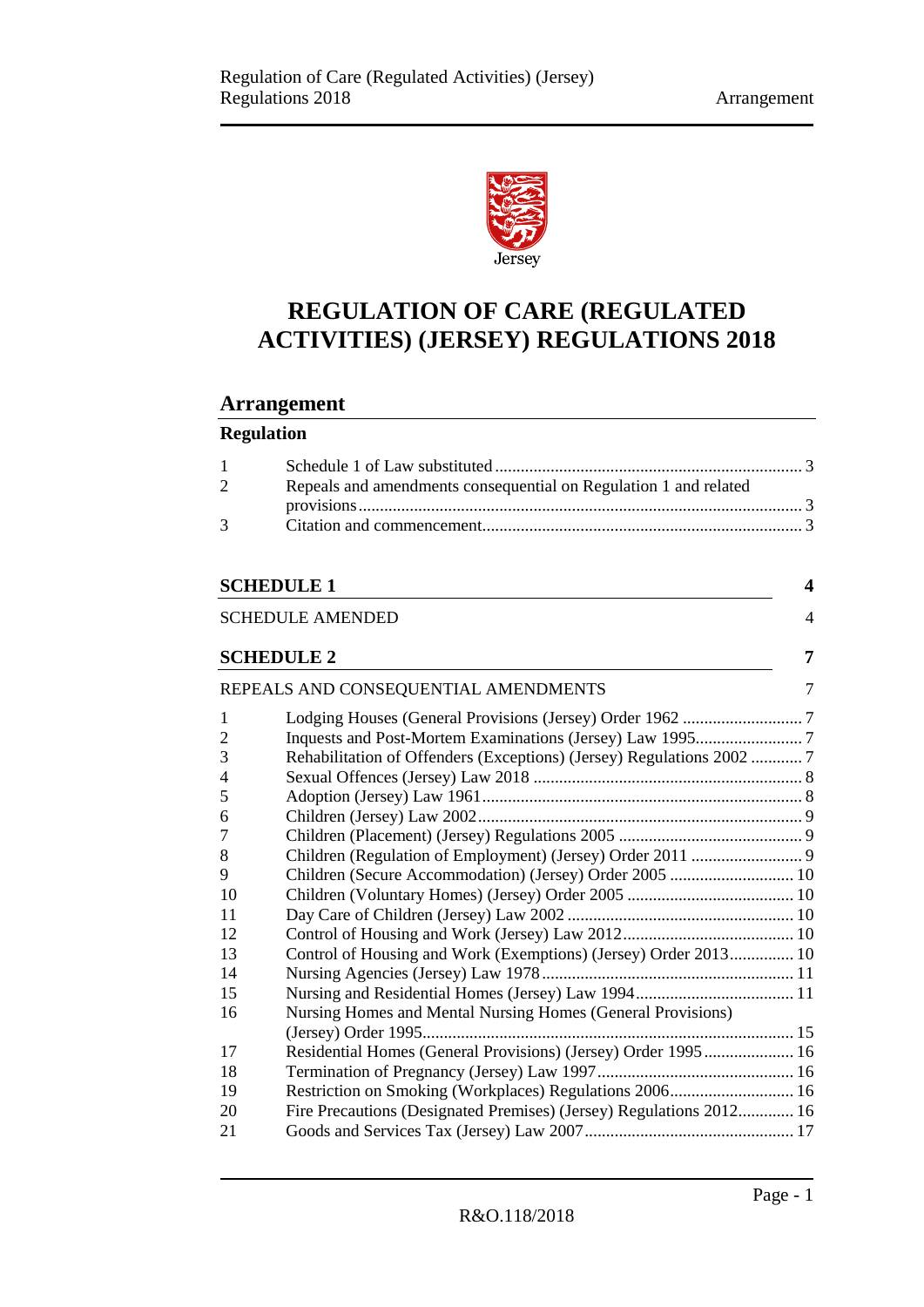| 22 |                                                       |  |
|----|-------------------------------------------------------|--|
| 23 |                                                       |  |
| 24 | Social Security (Television Licence Benefit) (Jersey) |  |
|    |                                                       |  |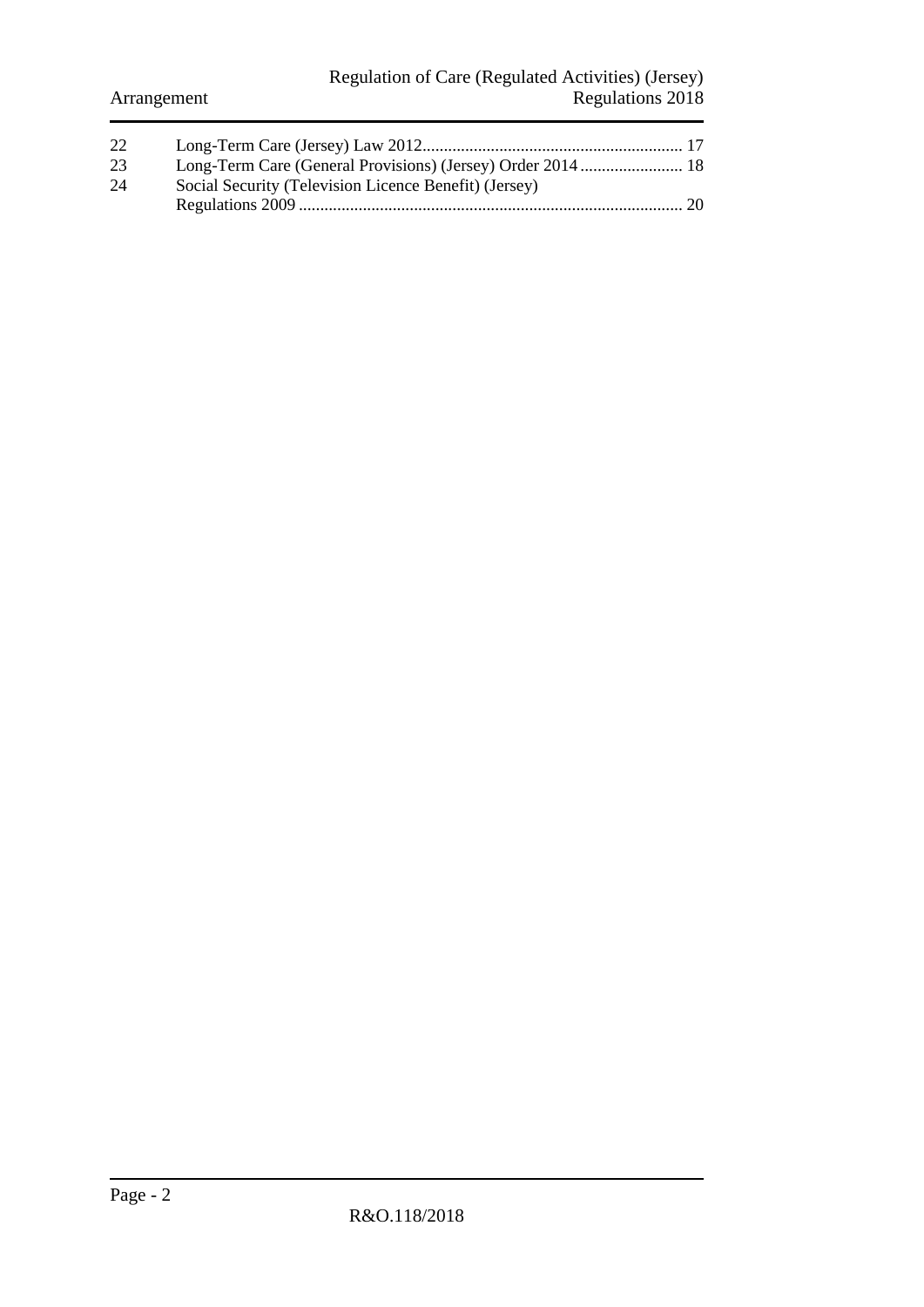

# **REGULATION OF CARE (REGULATED ACTIVITIES) (JERSEY) REGULATIONS 2018**

*Made 20th November 2018 Coming into force 1st January 2019*

**THE STATES**, in pursuance of Article 2 of the Regulation of Care (Jersey) Law  $2014<sup>1</sup>$  and Article  $10(3)(b)$  of the Rehabilitation of Offenders (Jersey) Law  $2001^2$  have made the following Regulations –

# <span id="page-2-0"></span>**1 Schedule 1 of Law substituted**

For Schedule 1 to the Regulation of Care (Jersey) Law 2014<sup>3</sup> there shall be substituted the Schedule set out in Schedule 1 to these Regulations.

# <span id="page-2-1"></span>**2 Repeals and amendments consequential on Regulation 1 and related provisions**

Schedule 2 has effect.

# <span id="page-2-2"></span>**3 Citation and commencement**

These Regulations may be cited as the Regulation of Care (Regulated Activities) (Jersey) Regulations 2018 and shall come into force on 1st January 2019.

# **L.-M. HART**

*Deputy Greffier of the States*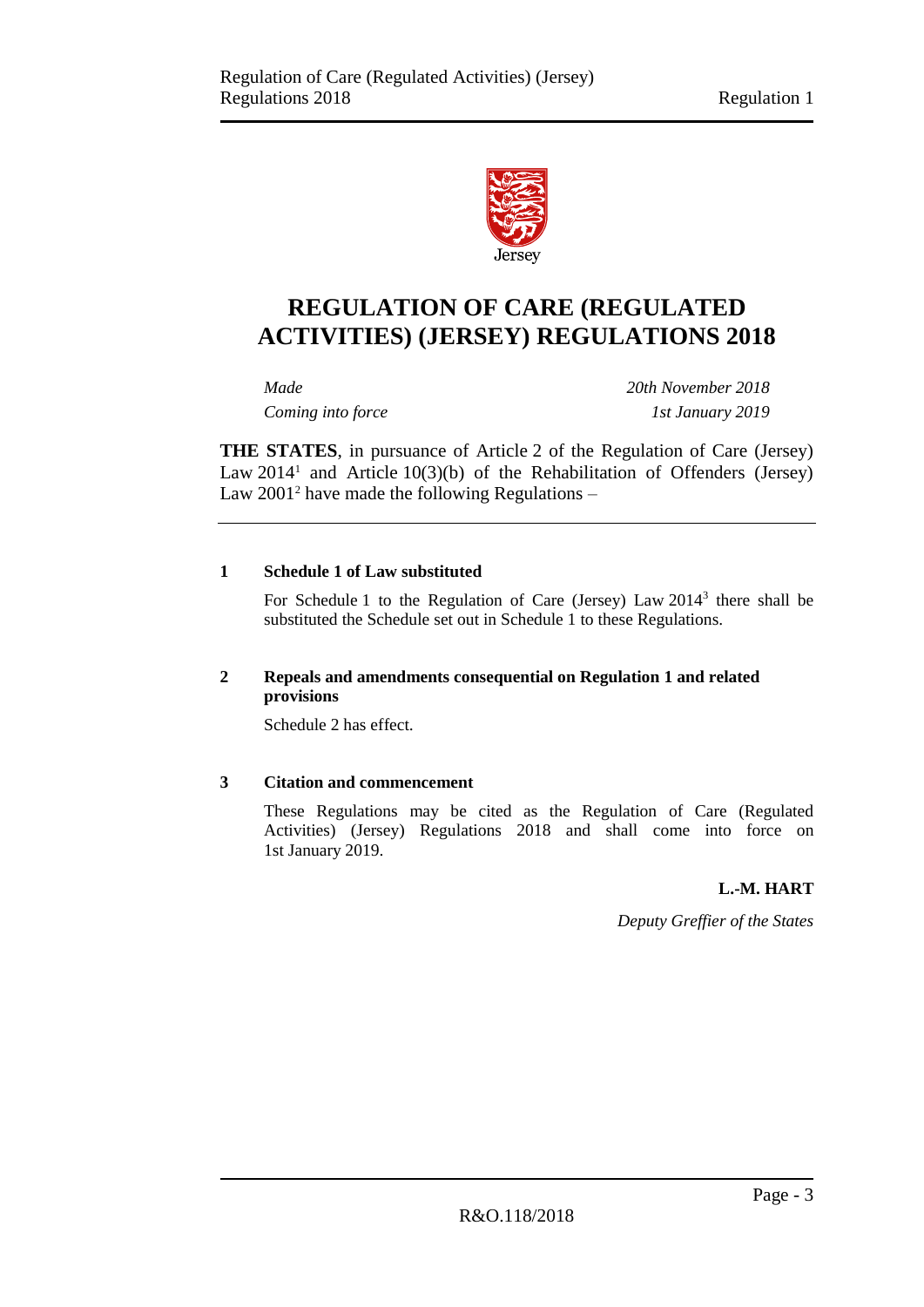# **SCHEDULE 1**

# (Regulation 1)

#### <span id="page-3-0"></span>**SCHEDULE AMENDED**

#### **"SCHEDULE 1**

 $(A$ rticle  $2(1)$ 

# **REGULATED ACTIVITIES**

#### <span id="page-3-1"></span>**1 Provision of care home service**

- (1) The provision of a care home service is a regulated activity.
- (2) In this paragraph a "care home service" is a service providing residential accommodation together with care, whether on a temporary or permanent basis, to adults or children where residents have no choice as to the provider of the care, other than foster care or a service provided in –
	- (a) a hospital;
	- (b) a school;
	- (c) a prison or young offender institution; or
	- (d) private accommodation (not being accommodation provided purely in the context of the provision of a care home service by the same person who provides that accommodation) occupied exclusively by the care receiver and his or her family.
- (3) For clarity, nothing in sub-paragraph (2)(c) prevents any service provided in a secure children's home being a care home service.
- (4) For the purposes of this paragraph the following services are not treated as services provided in a hospital even if they are operated from a hospital –
	- (a) hospice services;
	- (b) long-term or respite nursing care services;
	- (c) residential or respite services for people with learning difficulties or mental health problems; or
	- (d) services provided in a children's home within the meaning of Article 1(1) of the Children (Jersey) Law 2002<sup>4</sup>.

#### **2 Provision of home care service**

- (1) The provision of a home care service is a regulated activity.
- (2) In this paragraph a "home care service" is a service consisting of the provision of care by any person to an individual in private accommodation (not being accommodation provided purely in the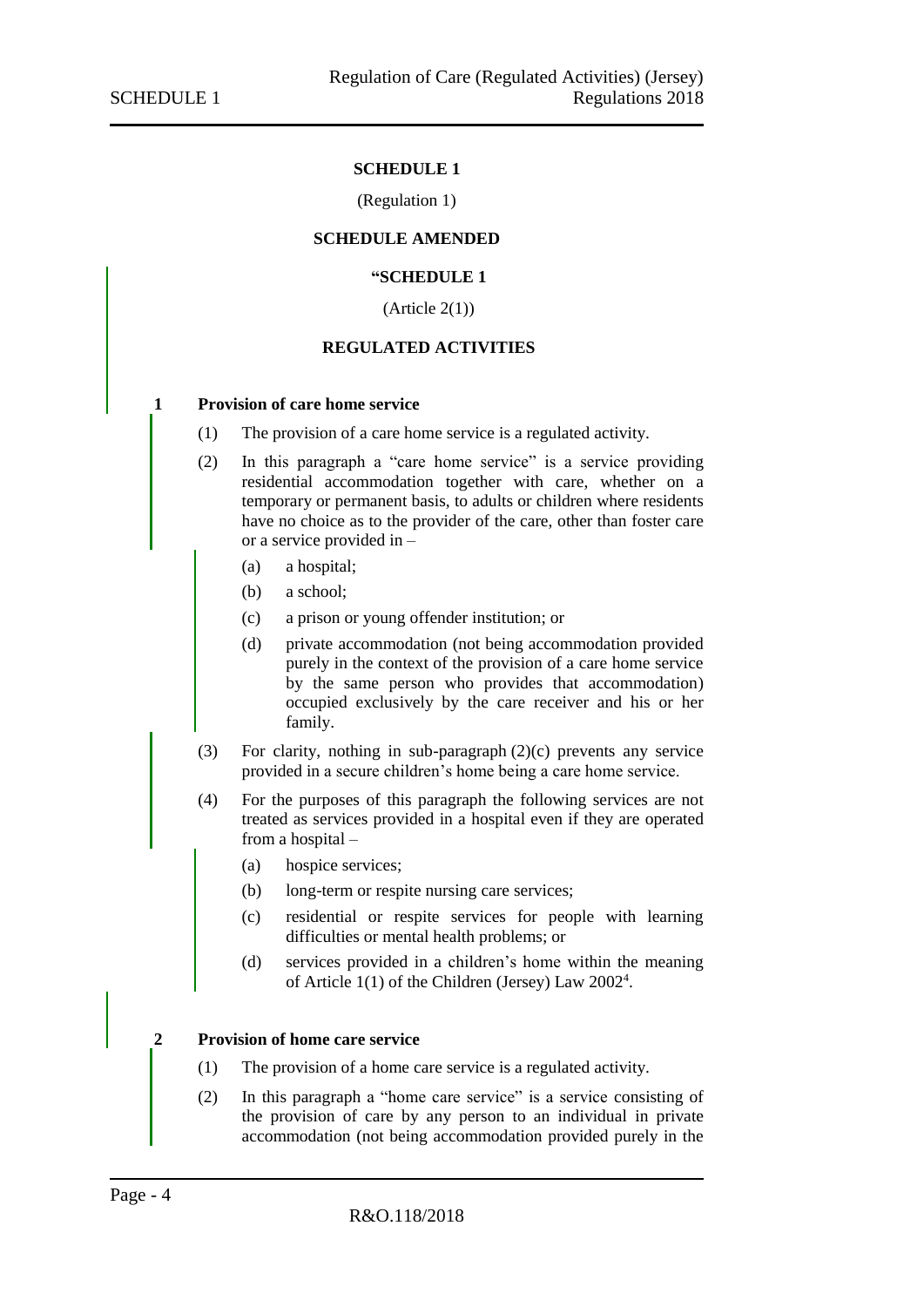|   |     | context of the provision of a care home service by the same person<br>who provides that accommodation) –                                                                                                                                                                                                                                                     |
|---|-----|--------------------------------------------------------------------------------------------------------------------------------------------------------------------------------------------------------------------------------------------------------------------------------------------------------------------------------------------------------------|
|   |     | for reward (whether in money or in kind and whether or not<br>(a)<br>that person is a relative or friend of the care receiver); or                                                                                                                                                                                                                           |
|   |     | as part of a professional service offered to the individual free<br>(b)<br>of charge,                                                                                                                                                                                                                                                                        |
|   |     | other than a service that is carried on exclusively by a Minister.                                                                                                                                                                                                                                                                                           |
|   | (3) | However, the following do not constitute reward –                                                                                                                                                                                                                                                                                                            |
|   |     | the giving of birthday, Christmas and other celebratory or<br>(a)<br>thank-you gifts, the reimbursement of expenses or the<br>payment of, or a contribution towards, the cost of shared<br>meals or travel by a care receiver to or for the benefit of the<br>person providing care;                                                                         |
|   |     | receipt of the special component of income support under<br>(b)<br>Article $5(3)(d)$ of the Income Support (Jersey) Law $2007^5$<br>(the carer's component) or the home carer's allowance under<br>Article 18A of the Social Security (Jersey) Law 1974 <sup>6</sup> ;                                                                                       |
|   |     | any part of the value of an approved care package within the<br>(c)<br>meaning of Article 7 of the Long-Term Care (Jersey)<br>Law $20127$ that is paid directly to an unpaid carer who is<br>caring otherwise than as the person's employment to provide<br>respite for the carer instead of being used to provide<br>alternative care to the care receiver. |
|   | (4) | The services provided by an employment agency through which an<br>individual is introduced to a care receiver without the care<br>provided by the individual's being subject to any ongoing<br>management or control, do not constitute the provision of a home<br>care service by that agency.                                                              |
| 3 |     | Provision of adult day care service                                                                                                                                                                                                                                                                                                                          |
|   |     | (1) The provision of an adult day care service is a regulated activity.                                                                                                                                                                                                                                                                                      |
|   | (2) | In this paragraph "adult day care service" means a service<br>providing premises other than private accommodation –                                                                                                                                                                                                                                          |
|   |     | for adult persons only;<br>(a)                                                                                                                                                                                                                                                                                                                               |
|   |     | for a limited number of hours in any one day without<br>(b)<br>overnight accommodation; and                                                                                                                                                                                                                                                                  |
|   |     | for care that is not limited to social activities, self-help or<br>(c)<br>advice.                                                                                                                                                                                                                                                                            |
|   |     |                                                                                                                                                                                                                                                                                                                                                              |
| 4 |     | <b>Interpretation for Schedule</b>                                                                                                                                                                                                                                                                                                                           |
|   |     | In this Schedule -                                                                                                                                                                                                                                                                                                                                           |
|   |     | "care" means nursing care or social care;                                                                                                                                                                                                                                                                                                                    |
|   |     |                                                                                                                                                                                                                                                                                                                                                              |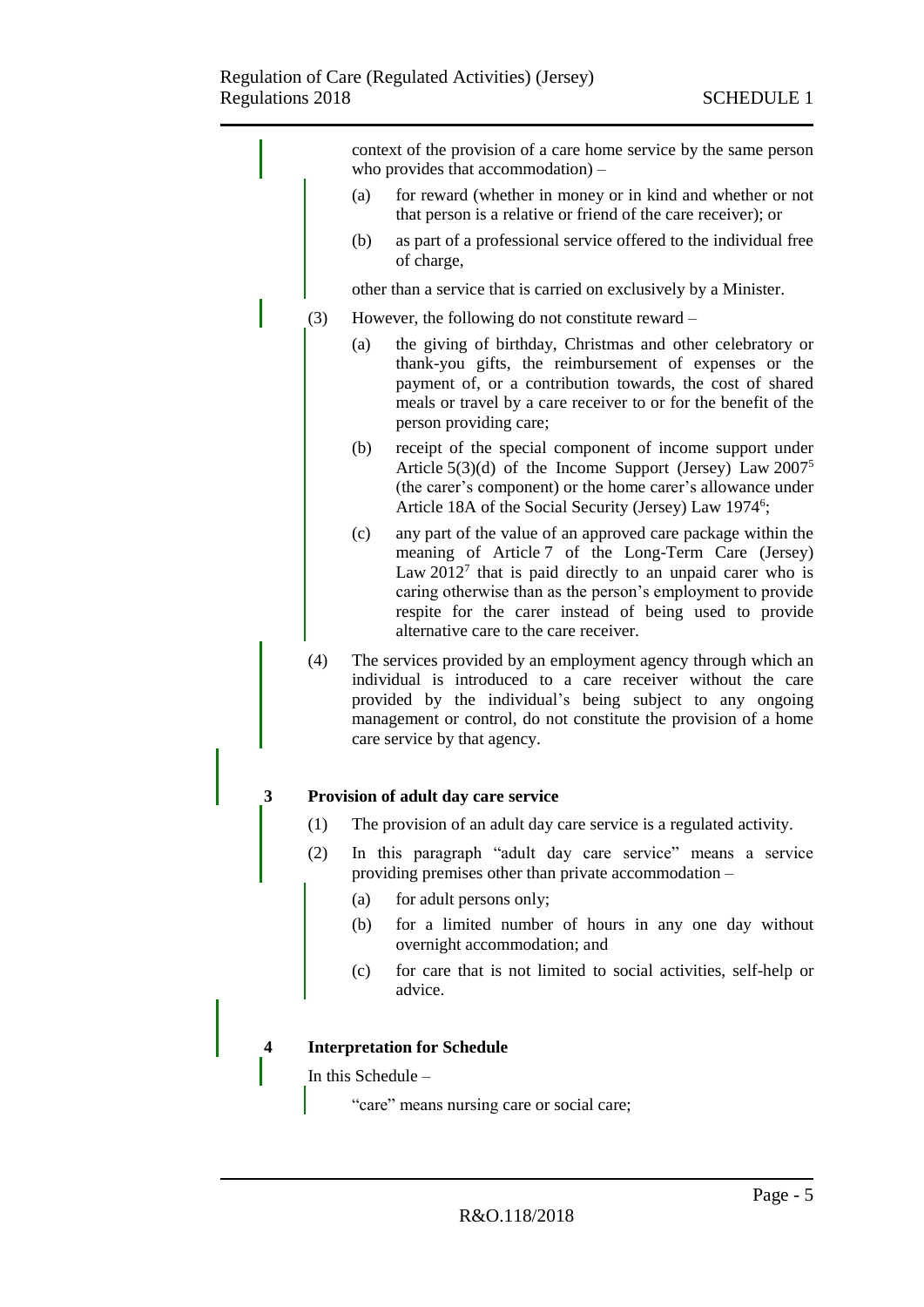"care receiver" means a person in receipt of care.".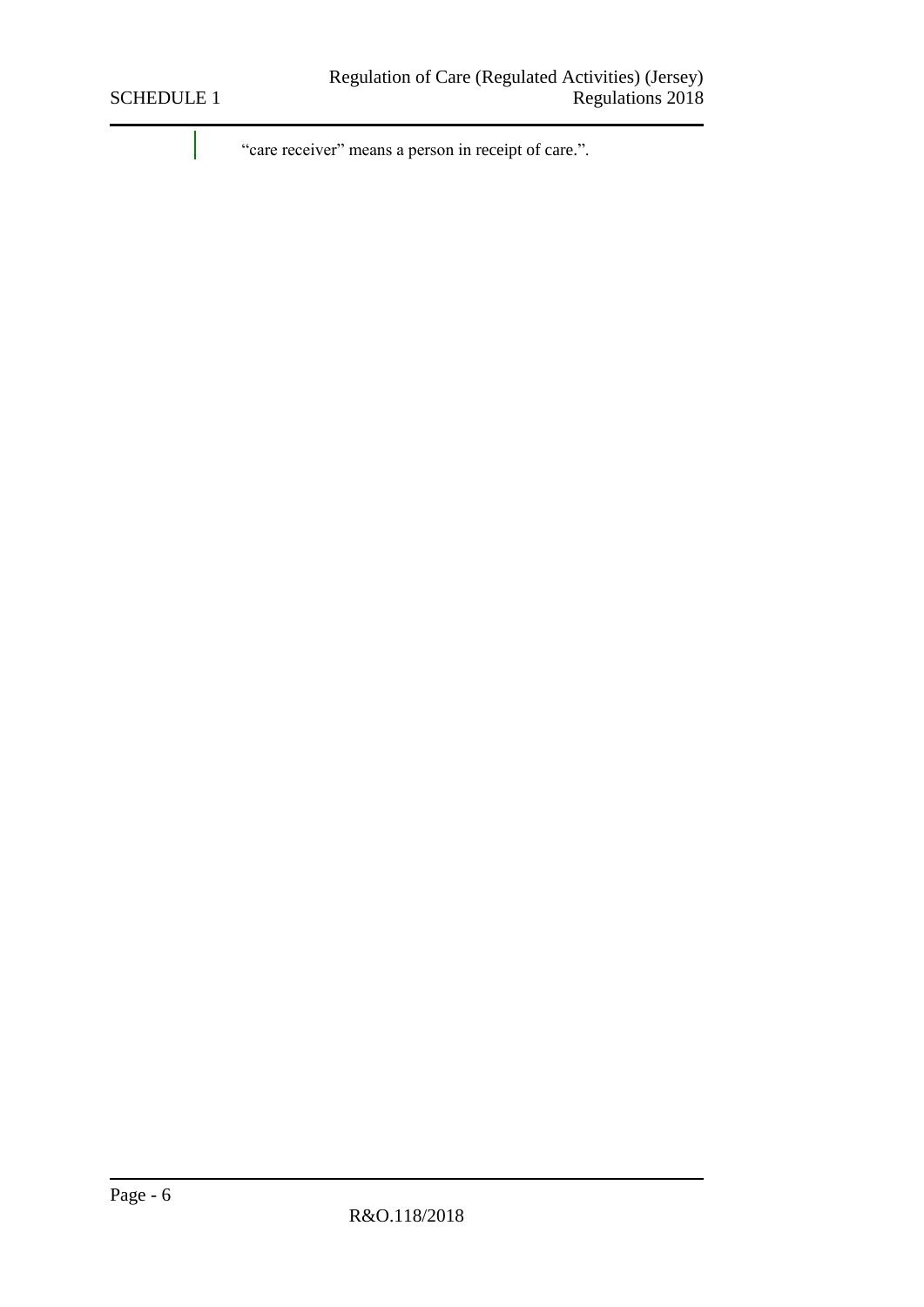# **SCHEDULE 2**

# (Regulation 2)

# <span id="page-6-0"></span>**REPEALS AND CONSEQUENTIAL AMENDMENTS**

# <span id="page-6-2"></span><span id="page-6-1"></span>**1 Lodging Houses (General Provisions (Jersey) Order 1962**

For Article 2(e) of the Lodging Houses (General Provisions) (Jersey) Order  $1962<sup>8</sup>$  there is substituted the following paragraph –

> "(e) any nursing home to which the Nursing Homes (Jersey) Law 1994 applies, and any care home service within the meaning of paragraph 1(2) of Schedule 1 to the Regulation of Care (Jersey) Law 2014<sup>9</sup>;".

# <span id="page-6-3"></span>**2 Inquests and Post-Mortem Examinations (Jersey) Law 1995**

For Article 2(4)(b) of the Inquests and Post-Mortem Examinations (Jersey) Law  $1995^{10}$  there is substituted the following sub-paragraph and continuation paragraph –

> "(b) a child accommodated in a children's home within the meaning of the Children (Jersey) Law 2002<sup>11</sup> or a home consisting of a care home service within the meaning of paragraph 1(2) of Schedule 1 to the Regulation of Care (Jersey) Law  $2014^{12}$ ;".

# <span id="page-6-4"></span>**3 Rehabilitation of Offenders (Exceptions) (Jersey) Regulations 2002**

- (1) The Rehabilitation of Offenders (Exceptions) (Jersey) Regulations 2002<sup>13</sup> are amended as follows.
- (2) In Regulation  $17(1)$ 
	- (a) for sub-paragraph (a)(iv) there is substituted the following clause
		- "(iv) a children's home within the meaning of the Children (Jersey) Law  $2002^{14}$  or a home consisting of a care home service within the meaning of Schedule 1 paragraph 1(2) of the Regulation of Care (Jersey) Law 2014<sup>15</sup> which is exclusively or mainly for children,";
	- (b) in sub-paragraph (b) for the words "as a nursery under Article  $42(1)(a)$  of the Children (Jersey) Law 1969" there are substituted the words "as day care accommodation under the Day Care of Children (Jersey) Law  $2002^{16}$ ;
	- (c) for sub-paragraph (d)(iii) and (iv) there are substituted the following clauses –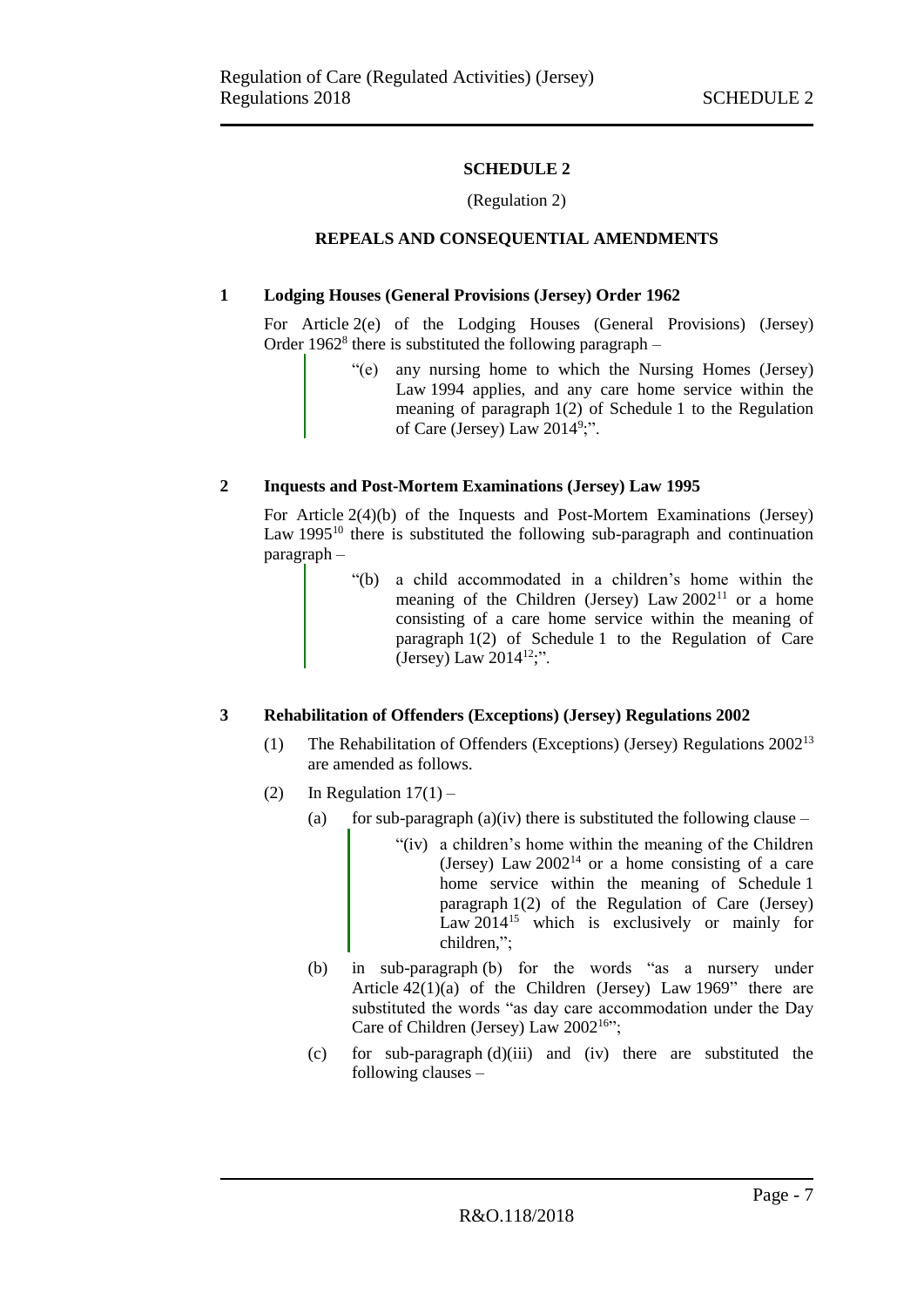- "(iii) a person whose premises are registered as day care accommodation under the Day Care of Children (Jersey) Law 2002,
- (iv) a person who is registered as a day carer under that Law.".
- (3) In Regulation 17(3)(d) for the words "child minding, being the reception of children as mentioned in Article 42(1)(b) of the Children (Jersey) Law 1969" there are substituted the words "work as a day carer under the Day Care of Children (Jersey) Law 2002" and for the words "child minding" there are substituted the words "day care".
- (4) In Regulation 17(5) for sub-paragraphs (a) and (b) there are substituted the following sub-paragraphs –
	- "(a) to have premises registered as day care accommodation under the Day Care of Children (Jersey) Law 2002; or
	- (b) to be registered as a day carer under that Law.".
- (5) In Regulation 18(2) and (4) for the words "Nursing and Residential Homes (Jersey) Law 1994" there are substituted the words "Nursing Homes (Jersey) Law 1994<sup>17</sup> or the Regulation of Care (Jersey) Law  $2014^{18}$

# <span id="page-7-0"></span>**4 Sexual Offences (Jersey) Law 2018**

In Article 20(2) of the Sexual Offences (Jersey) Law  $2018^{19}$  –

- (a) for paragraph (b) of the definition of "children's home" there is substituted the following paragraph –
	- "(b) a care home service within the meaning of paragraph 1(2) of Schedule 1 to the Regulation of Care (Jersey) Law  $2014^{20}$  that is exclusively or mainly for children;";
- (b) for the definition of "nursing home" there is substituted the following definition –

" "nursing home" means a nursing home within the meaning of Article 1A of the Nursing Homes (Jersey) Law 1994<sup>21</sup>;".

#### <span id="page-7-1"></span>**5 Adoption (Jersey) Law 1961**

In Article 33 of the Adoption (Jersey) Law  $1961^{22}$  –

- (a) in paragraph  $(2)(a)(i)$  the words "voluntary home or" are deleted;
- (b) for paragraph  $(2)(b)(ii)$  there is substituted the following clause
	- "(ii) resident in accommodation provided as part of a care home service within the meaning of paragraph 1(2) of Schedule 1 to the Regulation of Care (Jersey) Law  $2014^{23}$ ";
- (c) in paragraph (3) for the words " "hospital", "residential care home", "school" and "voluntary home" " there are substituted the words " "hospital" and "school"".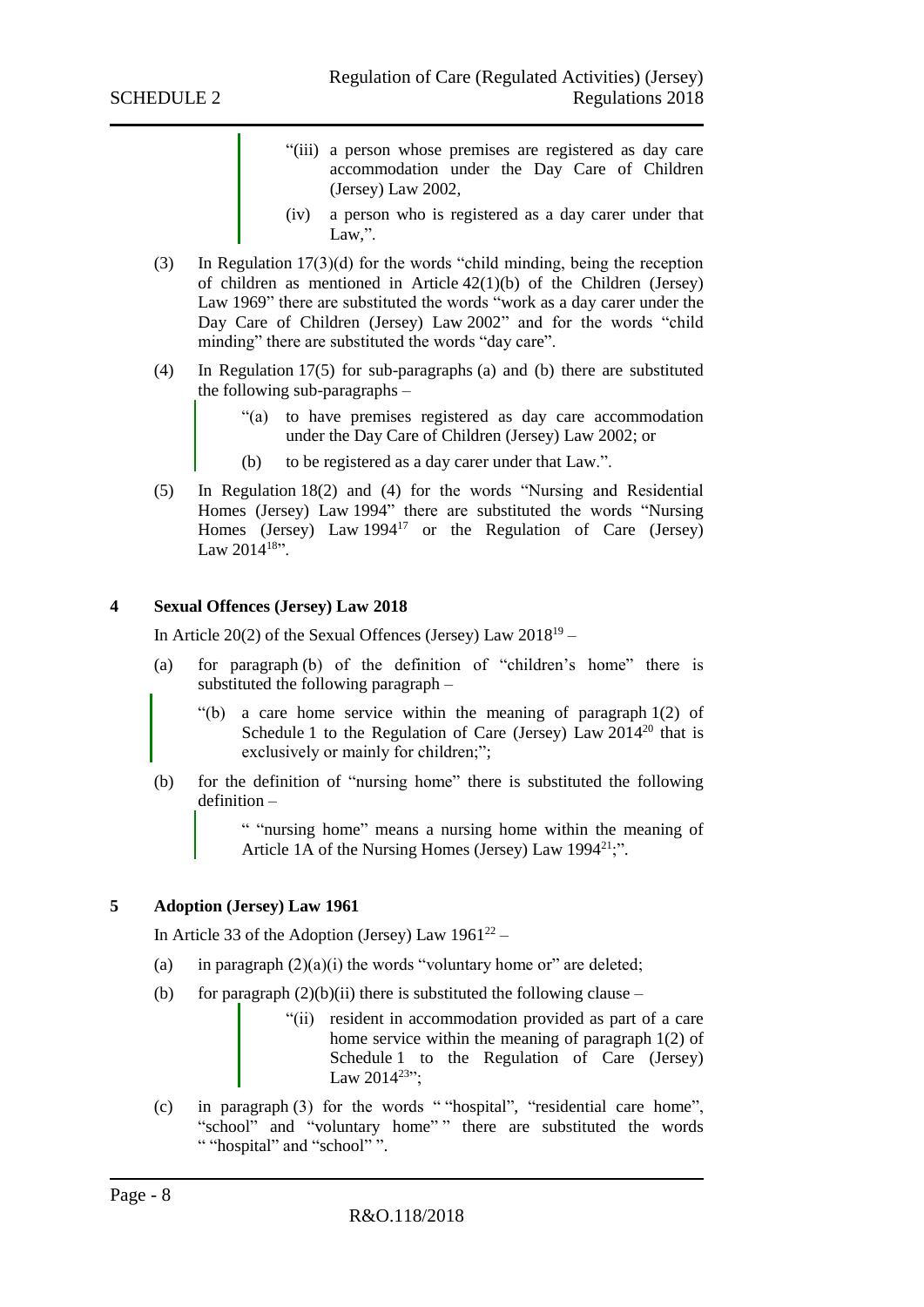# <span id="page-8-0"></span>**6 Children (Jersey) Law 2002**

- (1) The Children (Jersey) Law  $2002^{24}$  is amended as follows.
- (2) In Article 1(1)for the definitions "mental nursing home", "nursing home" and "residential care home" there are substituted the following definitions in the correct alphabetical order –

" "care home service" has the same meaning as in paragraph 1(2) of Schedule 1 to the Regulation of Care (Jersey) Law  $2014^{25}$ ;

"nursing home" has the same meaning as in Article 1A of the Nursing Homes (Jersey) Law  $1994^{26}$ .".

- (3) In Article 20(1)(b) for the words "voluntary home" there are substituted the words "home consisting of a care home service that is exclusively or mainly for children".
- (4) In Article 21(2)(c) and (6)(b) and Article  $58(2)(g)$  for the words "any residential care home, nursing home or mental nursing home" there are substituted the words "any home consisting of a care home service or any nursing home".
- (5) In Article  $46(1)(a)$  for the words "voluntary home" there are substituted the words "care home service that is exclusively or mainly for children".
- (6) Part 7 is repealed.
- (7) Article 58(2)(d) and paragraph 9 of Schedule 5 are deleted.
- (8) In Schedule 4, in paragraph 1(f) after the words "financial interest in," there are inserted the words "a care home service that is exclusively or mainly for children which the Commission has refused to registered under Article 5 of the Regulation of Care (Jersey) Law  $2014^{27}$  or the registration of which the Commission has cancelled under Article 20 of that Law or".

# <span id="page-8-1"></span>**7 Children (Placement) (Jersey) Regulations 2005**

In the Children (Placement) (Jersey) Regulations  $2005^{28}$  –

- (a) in Regulation 14(4) for the words "carrying on a voluntary home or for fostering a child privately under Schedule 4 of the Law" there are substituted the words "fostering a child privately under Schedule 4 of the Law or carrying on a care home service";
- (b) in paragraph 1(f) of Schedule 3 for the words "in a voluntary home or children's home" there are substituted the words "in a children's home or as part of a care home service".

# <span id="page-8-2"></span>**8 Children (Regulation of Employment) (Jersey) Order 2011**

For Article 7(2)(l) of the Children (Regulation of Employment) (Jersey) Order 2011<sup>29</sup> there is substituted the following sub-paragraph –

"(l) undertake any work administering personal care to residents of a nursing home within the meaning of Article 1A of the Nursing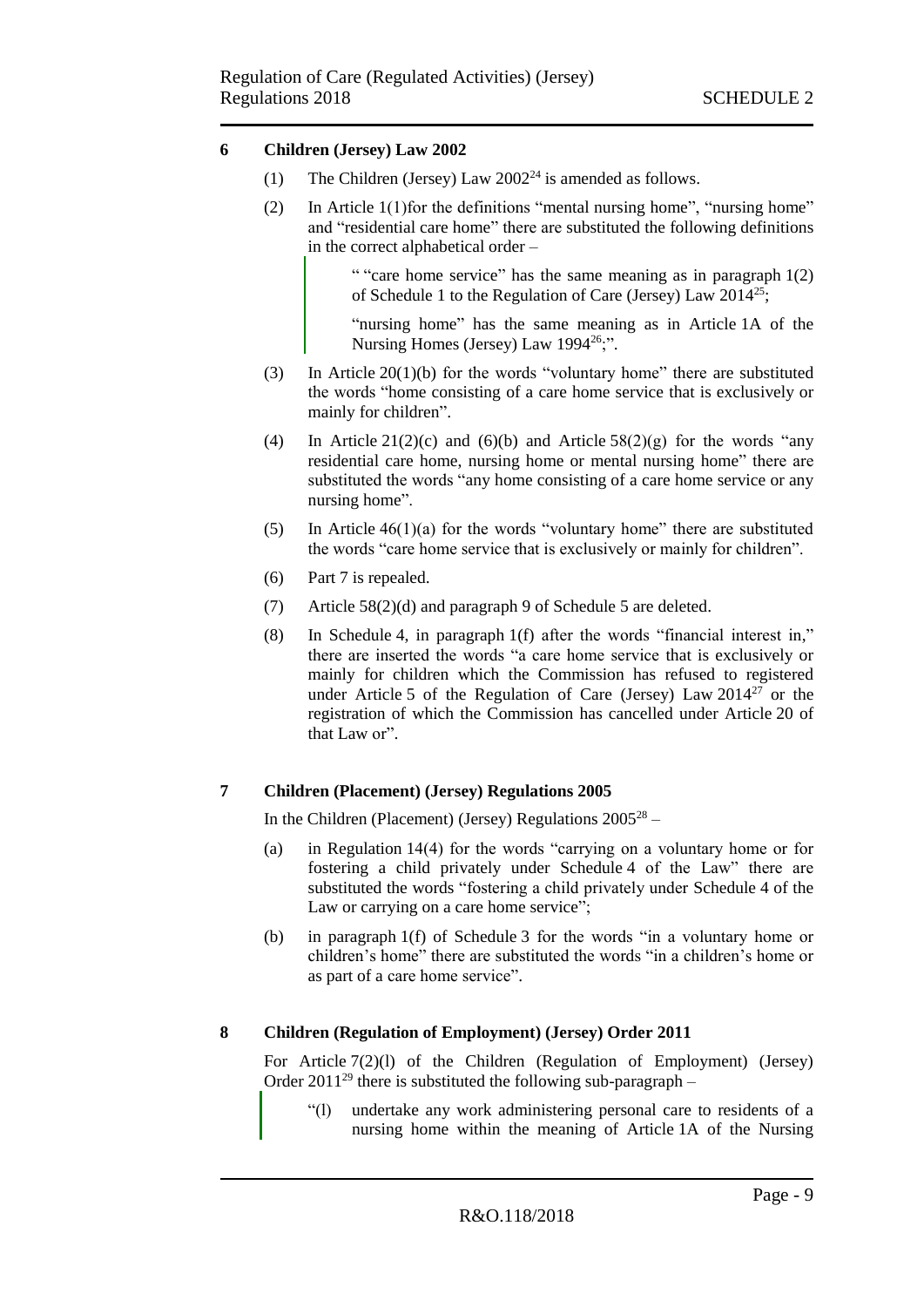Homes (Jersey) Law 1994<sup>30</sup> or a care home service, home care service or adult day care service within the meaning of Schedule 1 to the Regulation of Care (Jersey) Law 2014<sup>31</sup>; or".

# <span id="page-9-0"></span>**9 Children (Secure Accommodation) (Jersey) Order 2005**

In Article 7(1)(b) and (3) of the Children (Secure Accommodation) (Jersey) Order 2005<sup>32</sup> for the words "in any class of premises to which the Nursing and Residential Homes (Jersey) Law 1994 applies" there are substituted the words "in premises that are provided as part of a care home service within the meaning of paragraph  $1(2)$  of Schedule 1 to the Regulation of Care (Jersey) Law  $2014^{33}$ .

#### <span id="page-9-1"></span>**10 Children (Voluntary Homes) (Jersey) Order 2005**

The Children (Voluntary Homes) (Jersey) Order 2005<sup>34</sup> is revoked.

# <span id="page-9-2"></span>**11 Day Care of Children (Jersey) Law 2002**

In Article  $1(1)$  of the Day Care of Children (Jersey) Law  $2002^{35}$ , for paragraph (c) of the definition of "day care accommodation" there is substituted the following paragraph –

> "(c) a place which, in respect of those children, is operating as a school, hospital, nursing home, or a home consisting of a care home service;".

#### <span id="page-9-3"></span>**12 Control of Housing and Work (Jersey) Law 2012**

In the Control of Housing and Work (Jersey) Law  $2012^{36}$  –

- (a) in Article 1(2) for the words "Nursing and Residential Homes (Jersey) Law 1994" there are substituted the words "Nursing Homes (Jersey) Law 1994<sup>37</sup> and after the words "Lodging Houses (Registration) (Jersey) Law 1962" there are inserted the words ", or a home consisting of a care home service within the meaning of paragraph 1(2) of Schedule 1 to the Regulation of Care (Jersey) Law 2014<sup>38</sup>";
- (b) in Article 14(1) for the words "Nursing and Residential Homes (Jersey) Law 1994" there are substituted the words "Nursing Homes (Jersey) Law 1994".

#### <span id="page-9-4"></span>**13 Control of Housing and Work (Exemptions) (Jersey) Order 2013**

In Article 3(1) of the Control of Housing and Work (Exemptions) (Jersey) Order  $2013^{39}$  –

- (a) for sub-paragraph  $(f)(iii)(C)$  there is substituted the following subclause –
	- "(C) an undertaking registered under the Nursing Homes (Jersey) Law 1994 or the Regulation of Care (Jersey) Law 2014;";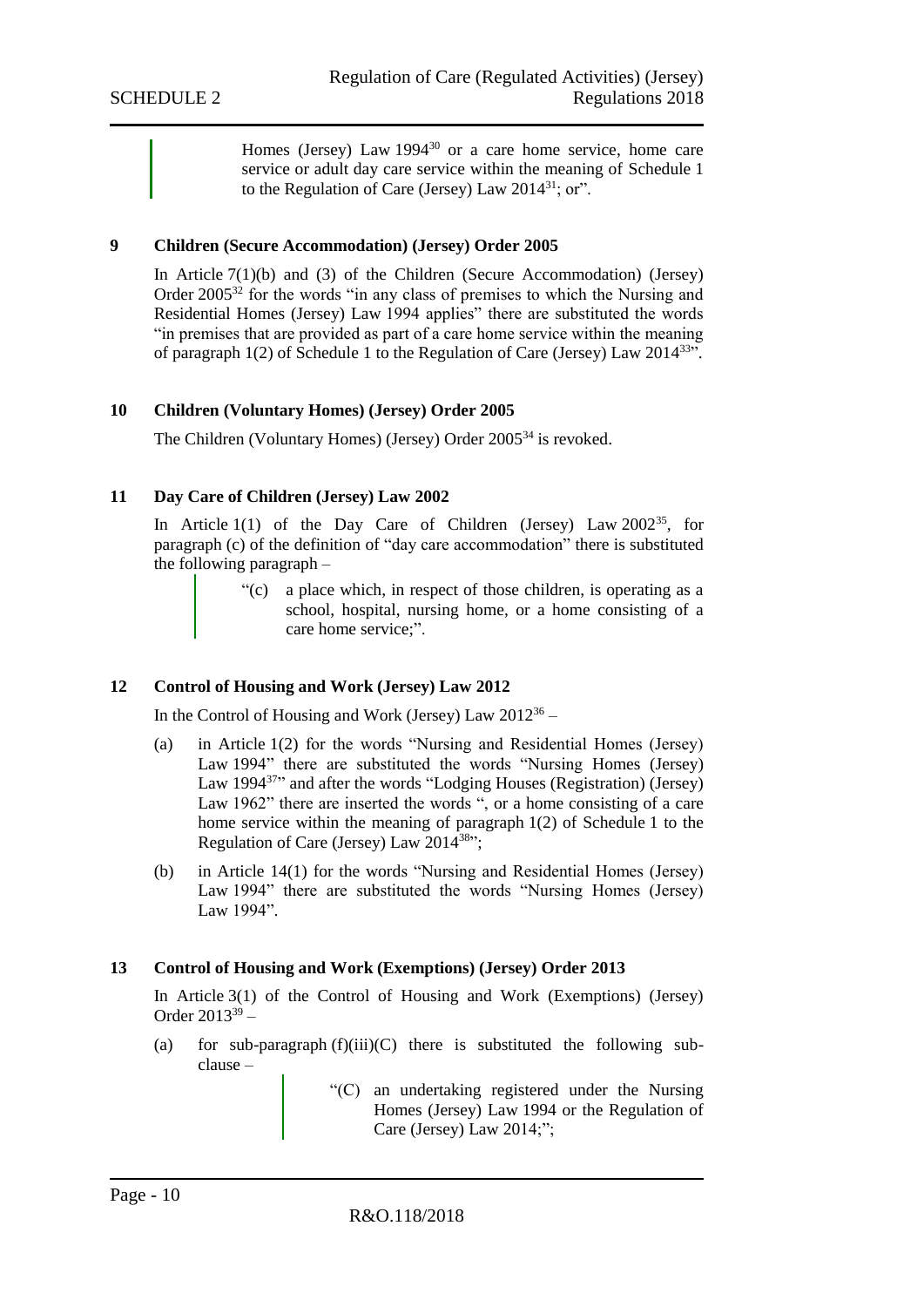(b) in sub-paragraph (g)(ii) for the words "Nursing and Residential Homes (Jersey) Law 1994" there are substituted the words "Nursing Homes (Jersey) Law 1994<sup>40</sup>, the Regulation of Care (Jersey) Law  $2014^{41}$ ".

# <span id="page-10-0"></span>**14 Nursing Agencies (Jersey) Law 1978**

The Nursing Agencies (Jersey) Law 1978<sup>42</sup> is repealed.

# <span id="page-10-1"></span>**15 Nursing and Residential Homes (Jersey) Law 1994**

- (1) The Nursing and Residential Homes (Jersey) Law 1994<sup>43</sup> is amended as follows.
- (2) In the short title and in Article 22 (citation) the words "and Residential" are deleted and in the long title the words "and residential care homes" are deleted.
- (3) Before the heading "INTRODUCTORY" before Article 1 there is inserted the heading "PART 1".
- (4) In Article  $1(1)$ 
	- (a) the definitions "appropriate register", "disabled", "personal care" and "residential care home" are deleted;
	- (b) for the definition "mental nursing home" there is substituted the following definition –

" "mental nursing home" means any premises used or intended to be used for the reception of, and the provision of nursing or other medical treatment (including care, habilitation or rehabilitation under medical supervision) for, one or more mentally disordered persons, (meaning persons suffering, or appearing to be suffering, from mental disorder) whether exclusively or in common with other persons;";

- (c) in the definition of "maternity home" for the words "Article  $3(1)(c)$ " there are substituted the words "Article  $1A(1)(b)$ ";
- (d) in the definition of "nursing home" for the words "Article  $3(1)(c)$ " there are substituted the words "Article 1A".
- (5) After Article 1 there is inserted the following Article –

# **"1A Meaning of "nursing home"**

- (1) In this Law "nursing home" means any premises, not being a mental nursing home, which are used or intended to be used –
	- (a) for the reception of, and the provision of nursing for, persons suffering from any sickness, injury or infirmity; or
	- (b) for the reception of pregnant women or of women immediately after childbirth (a "maternity home"); or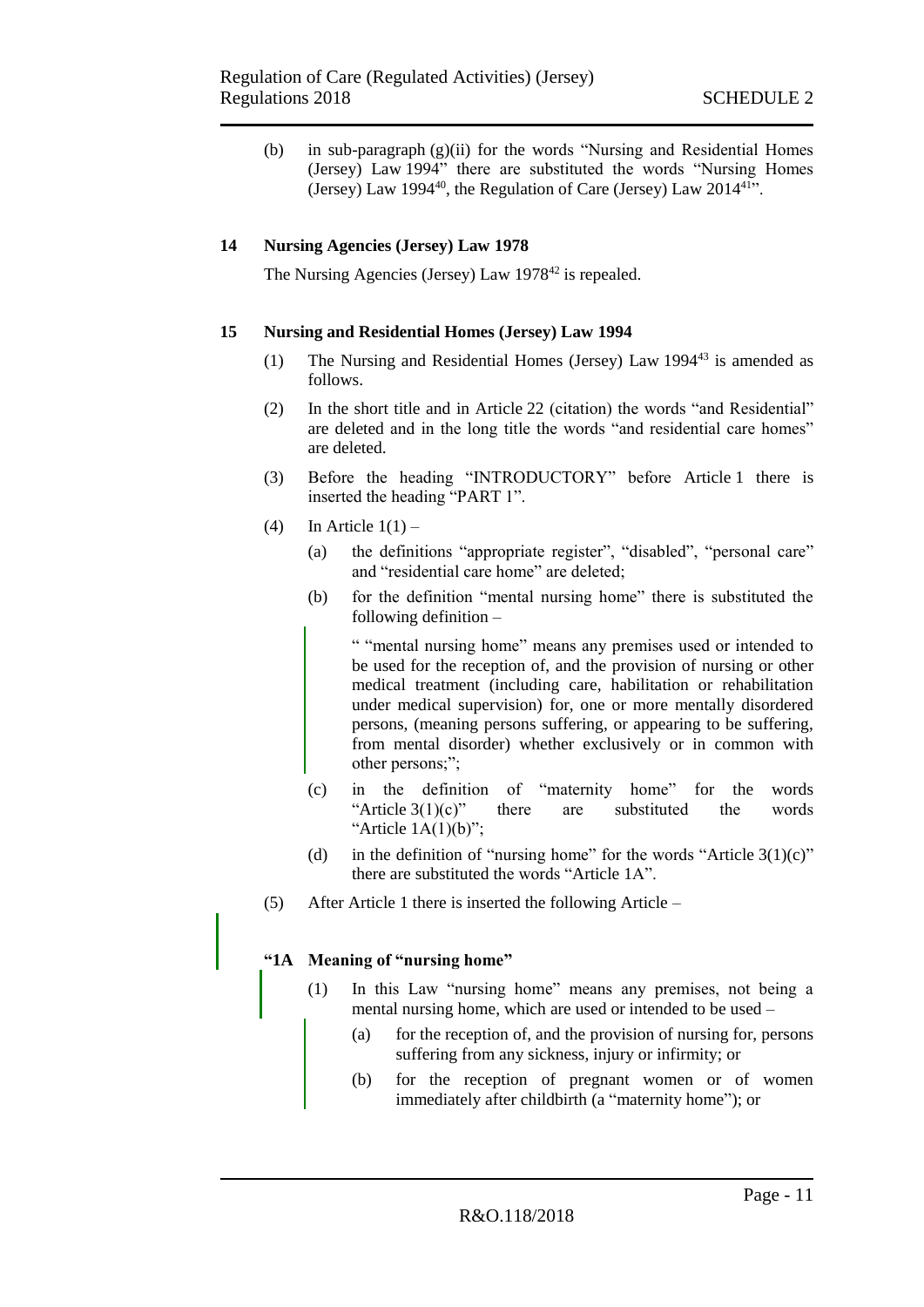- (c) for the provision of all or any of the services specified in paragraph (3). (2) However "nursing home" does not include – (a) any sanatorium provided at a school or educational establishment and used or intended to be used solely by persons in attendance at, or members of the staff of, that school or establishment or members of their families; (b) any first aid or treatment room provided at a factory, office, shop premises or at a sports ground, show ground or place of public entertainment; (c) any premises used or intended to be used wholly or mainly – (i) for the purpose of consultations with patients by a registered medical practitioner, (ii) for the purpose of treating patients by a registered dentist within the meaning of Article 1 of the Dentistry (Jersey) Law  $2015^{44}$  or a chiropodist or podiatrist registered under the Health Care (Registration) (Jersey) Law 1995<sup>45</sup>, or (iii) for the provision of occupational health facilities, unless they are used or intended to be used for the provision of any of the services specified in paragraph (3), not being premises prescribed under sub-paragraph (e); (d) any premises used or intended to be used wholly or mainly as a private dwelling; (e) any other premises which may be prescribed for the purposes of this paragraph. (3) The services mentioned in paragraph  $(1)(c)$  and paragraph  $(2)(c)$ are – (a) the carrying out of surgical procedures under anaesthesia; (b) the carrying out of terminations of pregnancy; (c) endoscopy; (d) haemodialysis or peritoneal dialysis; (e) treatment by laser and diagnosis or treatment by radiation, including X-ray; and (f) any other technique of medicine or surgery (including cosmetic surgery) as to which the Minister is satisfied that its use may create a hazard for persons treated by means of it or for the staff of any premises where the technique is used, and which is prescribed for the purposes of this paragraph.". (6) Article 2(4) is deleted. (7) For Article 3 there is substituted the following Article – **"3 Homes to which Law applies**
	- (1) This Law applies to any nursing home.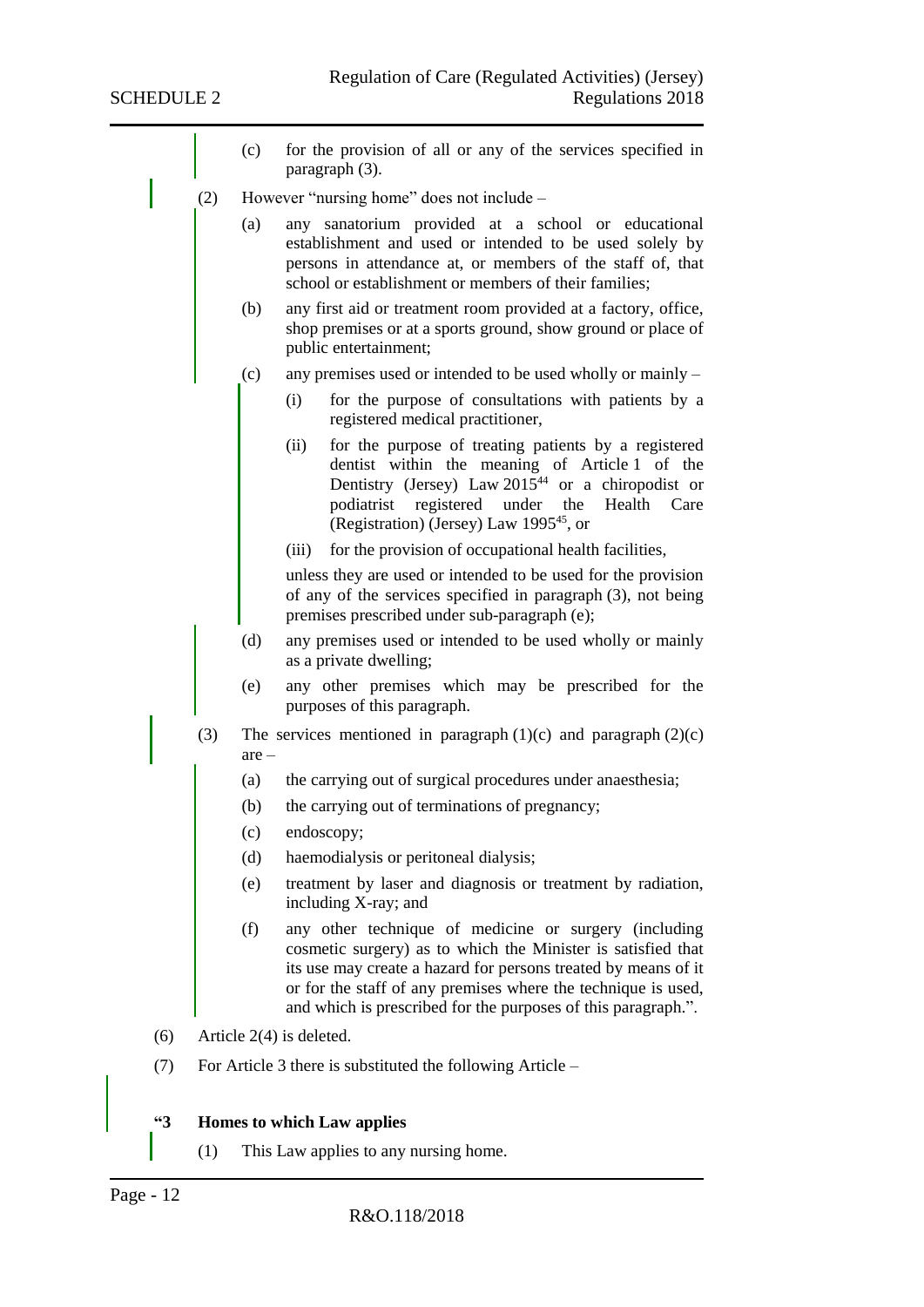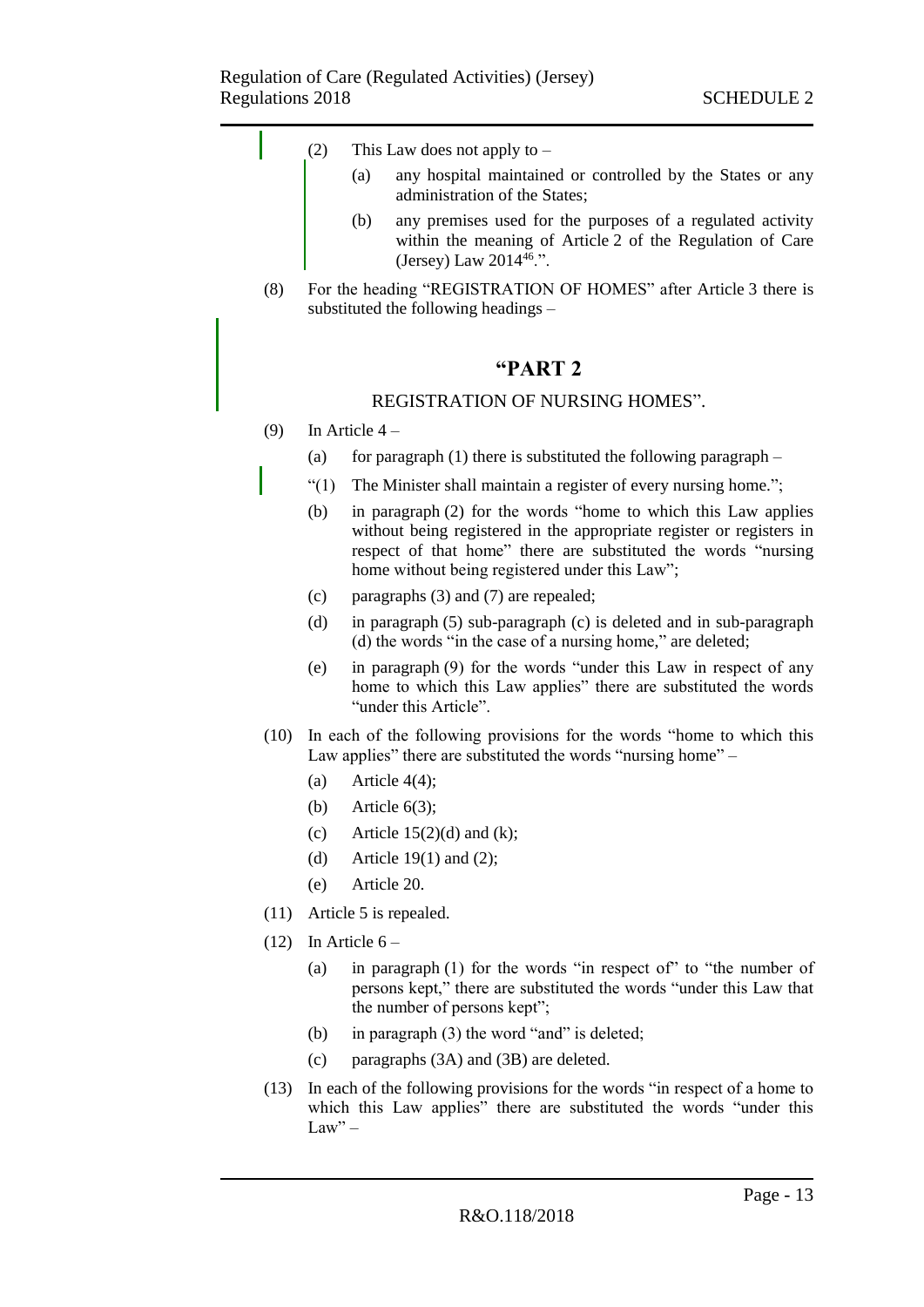- (a) Article  $7(1)$ ;
- (b) Article  $8(1)$ ;
- (c) Article  $9(1)$  and (3);
- (d) Article  $11(1)(a)$ .
- $(14)$  In Article  $7(1)$ 
	- (a) in sub-paragraph (a) for the words "home of such a class as that named in the application" there are substituted the words "nursing home":
	- (b) in sub-paragraphs (b) and (c) for the words "home of that class" there are substituted the words "nursing home";
	- (c) in sub-paragraphs (e) and (f) the words "in the case of a nursing home or a mental nursing home" are deleted;
	- (d) in sub-paragraph (e) for the words "either a registered medical practitioner, qualified nurse or in the case of a maternity home, a certified midwife" there are substituted the words "a person who has the qualifications, skill, knowledge or experience necessary to be in charge of a nursing home".
- (15) Article 7(2) is deleted.
- (16) In Article 8(2) for the words "class of homes to which this Law applies since the date of registration of any person in respect of a home within that class" there are substituted the words "nursing home since the date of registration of any person".
- (17) Before the heading "PROCEDURE" after Article 8 there is inserted the heading "PART 3".
- (18) In Article 9(3)(b) and 11(1)(b) for the words "for the time being in force in respect of the home by virtue of this Law" there are substituted the words "of such registration".
- (19) In Article 13
	- (a) in paragraph  $1(a)$  for the words "in respect of a home to which this Law applies, other than a home to which paragraphs  $(3)$  to  $(5)$ apply" there are substituted the words "in respect of a nursing home to which this Law applies";
	- (b) paragraphs (2) to (6) are deleted.
- (20) In Article 14 (including its heading) for the word "registers" there is substituted the word "register" and for the words "any such" there is substituted the word "the".
- $(21)$  In Article  $15 -$ 
	- (a) in paragraph (1) for the words "class of homes to which this Law applies" there are substituted the words "nursing home";
	- (b) in paragraph (2) for the words "homes or any class of homes to which this Law applies" there are substituted the words "nursing homes";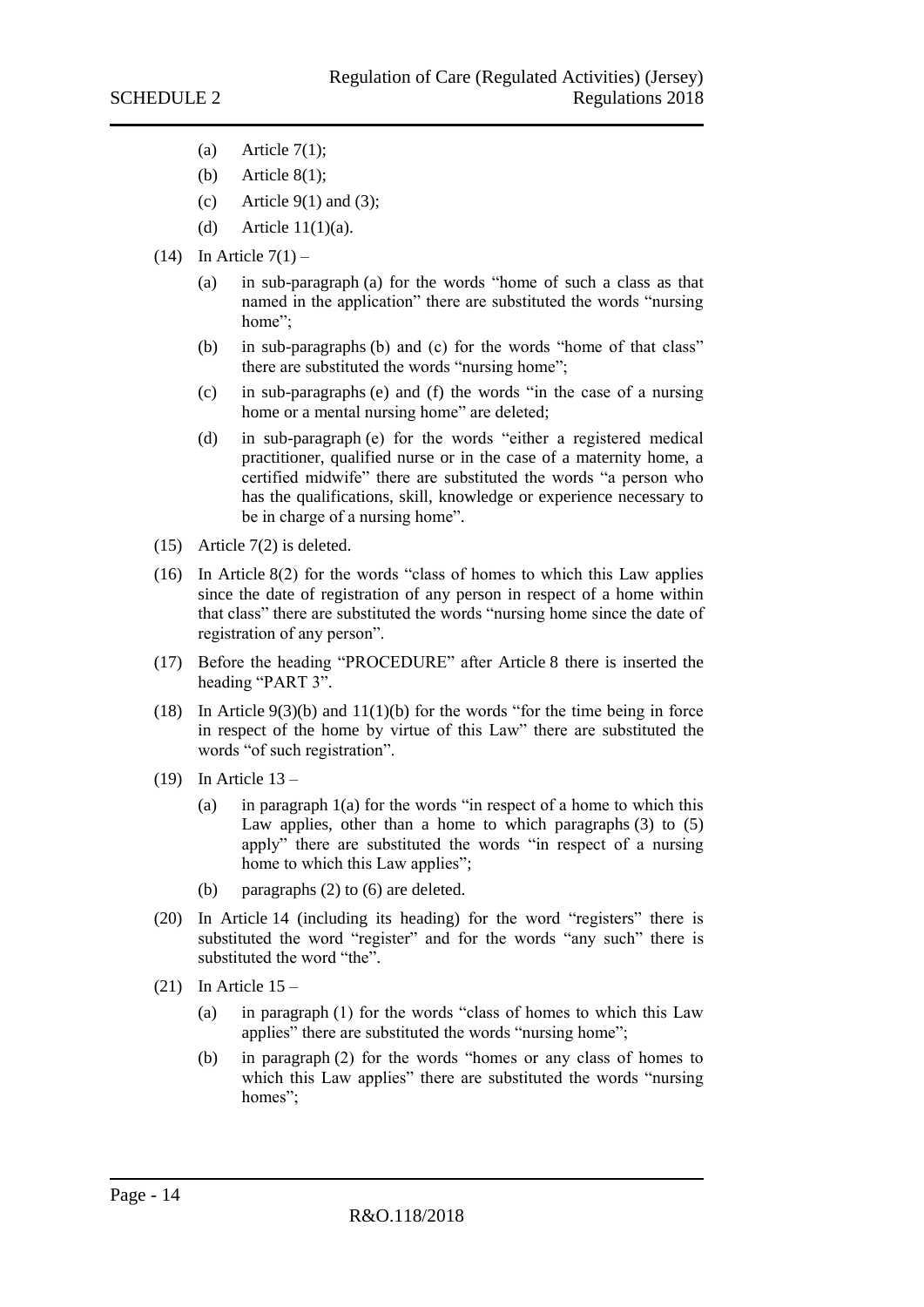- (c) paragraphs  $2(e)$ , (j) and (m) are deleted and in sub-paragraph  $(f)$ the words from ", including records" until the end of the paragraph are deleted.
- (22) Before the heading "OFFENCES" after Article 15 there is inserted the heading "PART 4".
- (23) For Article  $16(1)$  there is substituted the following paragraph
	- "(1) A person who  $-$ 
		- (a) applies any name to premises in Jersey; or
		- (b) in any way describes such premises or holds such premises out,

so as to indicate, or so as reasonably to be understood to indicate, that the premises are a nursing home shall be guilty of an offence unless registration in respect of the home has been effected under this Law.".

- (24) Before the heading "MISCELLANEOUS AND SUPPLEMENTAL" after Article 18 there is inserted the heading "PART 5".
- $(25)$  In Article  $19 -$ 
	- (a) in paragraph (1) the words ", and may inspect any records kept in pursuance of any Order under Article 15(2)(e)" are deleted;
	- (b) in paragraph (3) the words "or the visiting or examination of a patient who is liable to be detained by a registered medical practitioner authorized under Article 53 of the Mental Health (Jersey) Law  $2016^{47}$ " are deleted;
	- (c) paragraph (6) is deleted.]
- (26) Article 21 and the Schedule are repealed.

#### <span id="page-14-0"></span>**16 Nursing Homes and Mental Nursing Homes (General Provisions) (Jersey) Order 1995**

In the Nursing Homes and Mental Nursing Homes (General Provisions) (Jersey) Order 1995<sup>48</sup> –

- (a) in the short title and in Article 19 the words "and Mental Nursing Homes" are deleted;
- (b) in the definition of "home" in Article 1 the words "or mental nursing home" are deleted;
- (c) In Article  $6 -$ 
	- (i) in paragraph  $(2)(b)$  the words "where the home is a nursing home," and the words from and where that person" to the end of the subparagraph are deleted,
	- (ii) paragraph (10) is deleted;
- (d) for the word "Registers" in the heading to Article 7 there is substituted the word "Register" and for the word "registers" in Article 7(1) there is substituted the word "register";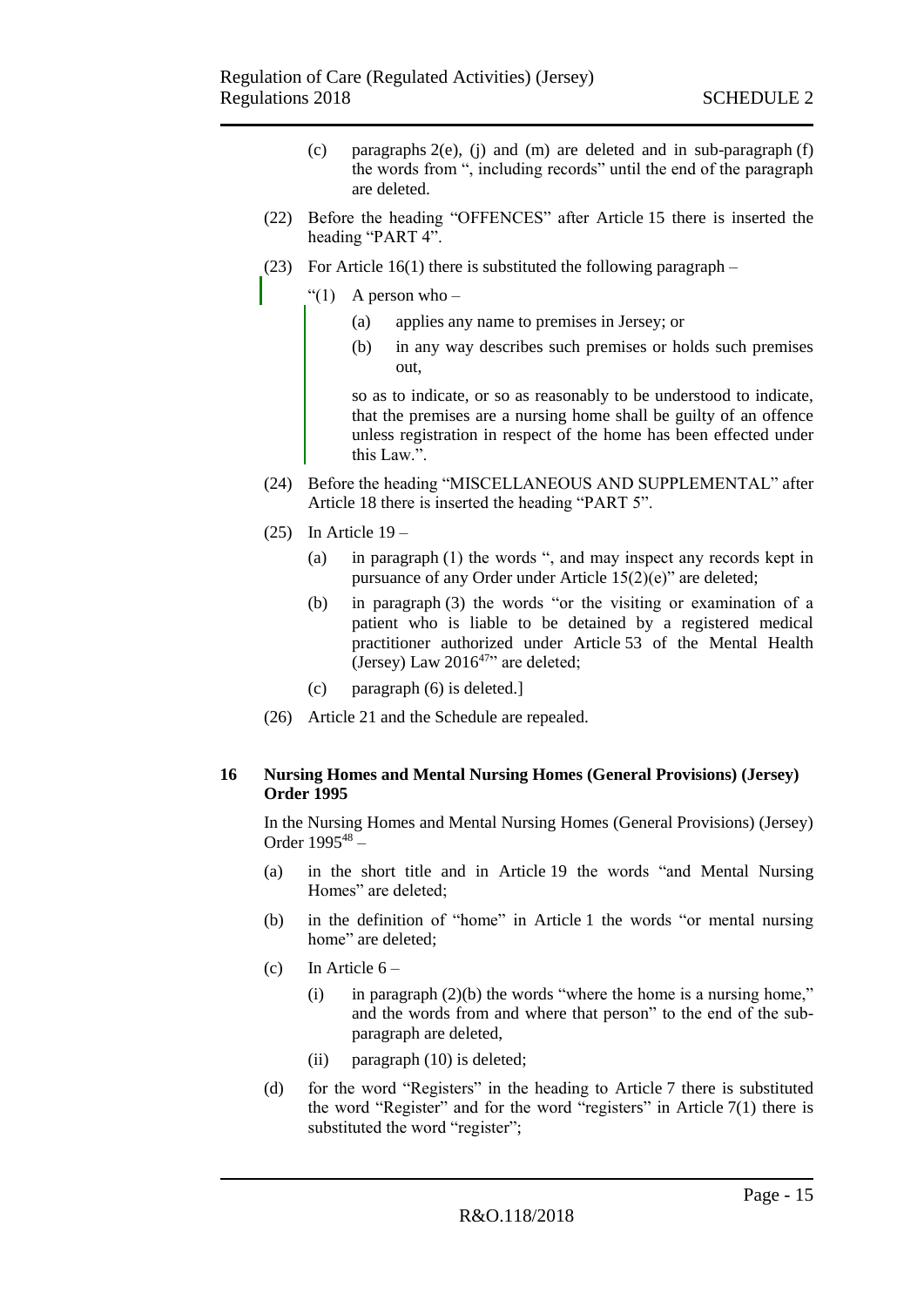- (e) Article 12 is revoked;
- $(f)$  in the Schedule
	- (i) in the subheading below "Part 1" the words "AND RESIDENTIAL" are deleted and in the heading below that subheading the words "OR MENTAL NURSING HOME" are deleted;
	- (ii) for paragraph  $4(a)$  of Part 2 there is substituted the following subparagraph –
		- "(a) the address of any other home or any regulated activity (within the meaning of Article 2 the Regulation of Care (Jersey) Law  $2014^{49}$ ) in which the applicant has or had a business interest and the nature and extent of his or her interest;".

#### <span id="page-15-0"></span>**17 Residential Homes (General Provisions) (Jersey) Order 1995**

The Residential Homes (General Provisions) (Jersey) Order 1995<sup>50</sup> is revoked.

#### <span id="page-15-1"></span>**18 Termination of Pregnancy (Jersey) Law 1997**

In the definition "approved place" in Article 7 of the Termination of Pregnancy (Jersey) Law 1997<sup>51</sup> the words "and Residential" are deleted.

#### <span id="page-15-2"></span>**19 Restriction on Smoking (Workplaces) Regulations 2006**

In the Restriction on Smoking (Workplaces) Regulations  $2006^{52}$  –

- (a) in Regulation 1 the definition "1994 Law" the words "and Residential" are omitted;
- (b) for Regulation  $5(3)(c)$  and (d) there is substituted the following subparagraph –
	- "(c) a home consisting of a care home service within the meaning of paragraph 1(2) of Schedule 1 to the Regulation of Care (Jersey) Law  $2014^{53}$ ;".

#### <span id="page-15-3"></span>**20 Fire Precautions (Designated Premises) (Jersey) Regulations 2012**

For the definition "care or nursing home" in Regulation 1(1) of the Fire Precautions (Designated Premises) (Jersey) Regulations 2012<sup>54</sup> there is substituted the following definition –

" "care or nursing home" means –

- (a) any home consisting of a care home service as defined in paragraph 1(2) of Schedule 1 to the Regulation of Care (Jersey) Law  $2014^{55}$ ; or
- (b) a nursing home within the meaning of Article 1A of the Nursing Homes (Jersey) Law  $1994^{56}$ , and includes any nursing home maintained or controlled by the States or any administration of the States and which, by virtue of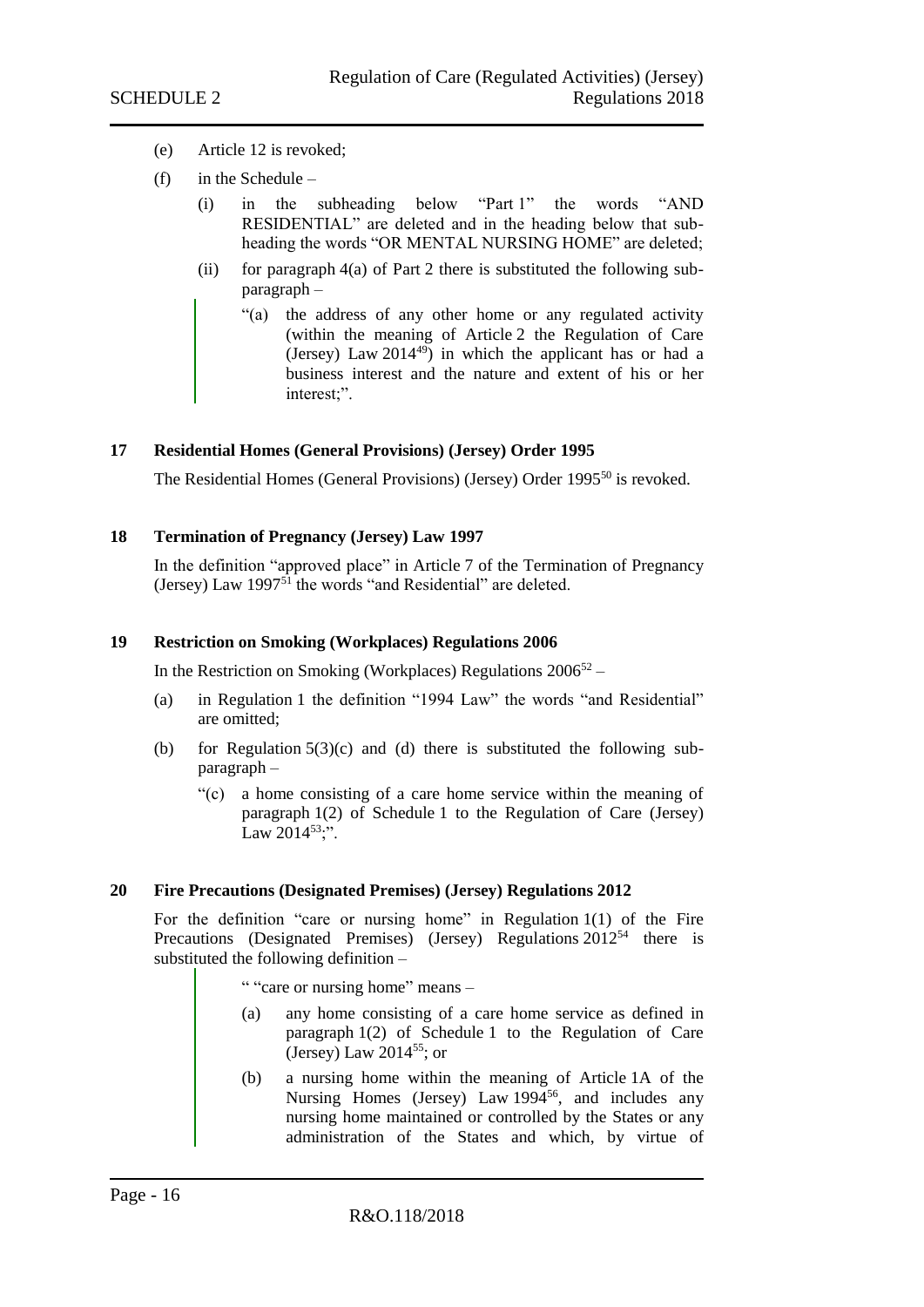Article 3(2) of the Nursing Homes (Jersey) Law 1994, are premises to which that Law does not apply;".

# <span id="page-16-0"></span>**21 Goods and Services Tax (Jersey) Law 2007**

In Schedule 5 to the Goods and Services Tax (Jersey) Law 2007<sup>57</sup>, for paragraph  $4(1)(e)$  there is substituted the following clause –

> "(e) the supply of any service or goods in a nursing home registered under the Nursing Homes (Jersey) Law 1994<sup>58</sup> or in any premises where a regulated activity described in paragraph 1, 2 or 3 of Schedule 1 to the Regulation of Care (Jersey) Law  $2014^{59}$  is carried on, being a supply made by or on behalf of the person carrying on the home or regulated activity to a patient in the home or person who is a receiver of care provided by the regulated activity as the case may be;".

# <span id="page-16-1"></span>**22 Long-Term Care (Jersey) Law 2012**

In the Long-Term Care (Jersey) Law  $2012^{60}$  –

- (a) In Article  $1 -$ 
	- (i) after the definition of "approved care home" there is inserted the following definition –

" "approved home care service" shall be construed in accordance with Article 6A;";

(ii) after the definition "Fund" there is inserted the following definition –

" "home care service" has the same meaning as in paragraph  $2(2)$ of Schedule 1 to the Regulation of Care (Jersey) Law  $2014^{61}$ ;";

(b) After Article 6 there is inserted the following Article –

# **"6A Approved home care service**

- (1) A home care service may be approved by the Minister for the purposes of this Law (an "approved home care service").
- (2) The Minister shall, by Order, make provision as respects all such matters as he or she thinks fit concerning approval under paragraph (1) including, without limiting the generality of the foregoing –
	- (a) conditions subject to which approval may be given;
	- (b) procedures for approval and subsequent reviews;
	- (c) the form and manner of an application for approval, including any application fee;
	- (d) revocation or suspension of approval;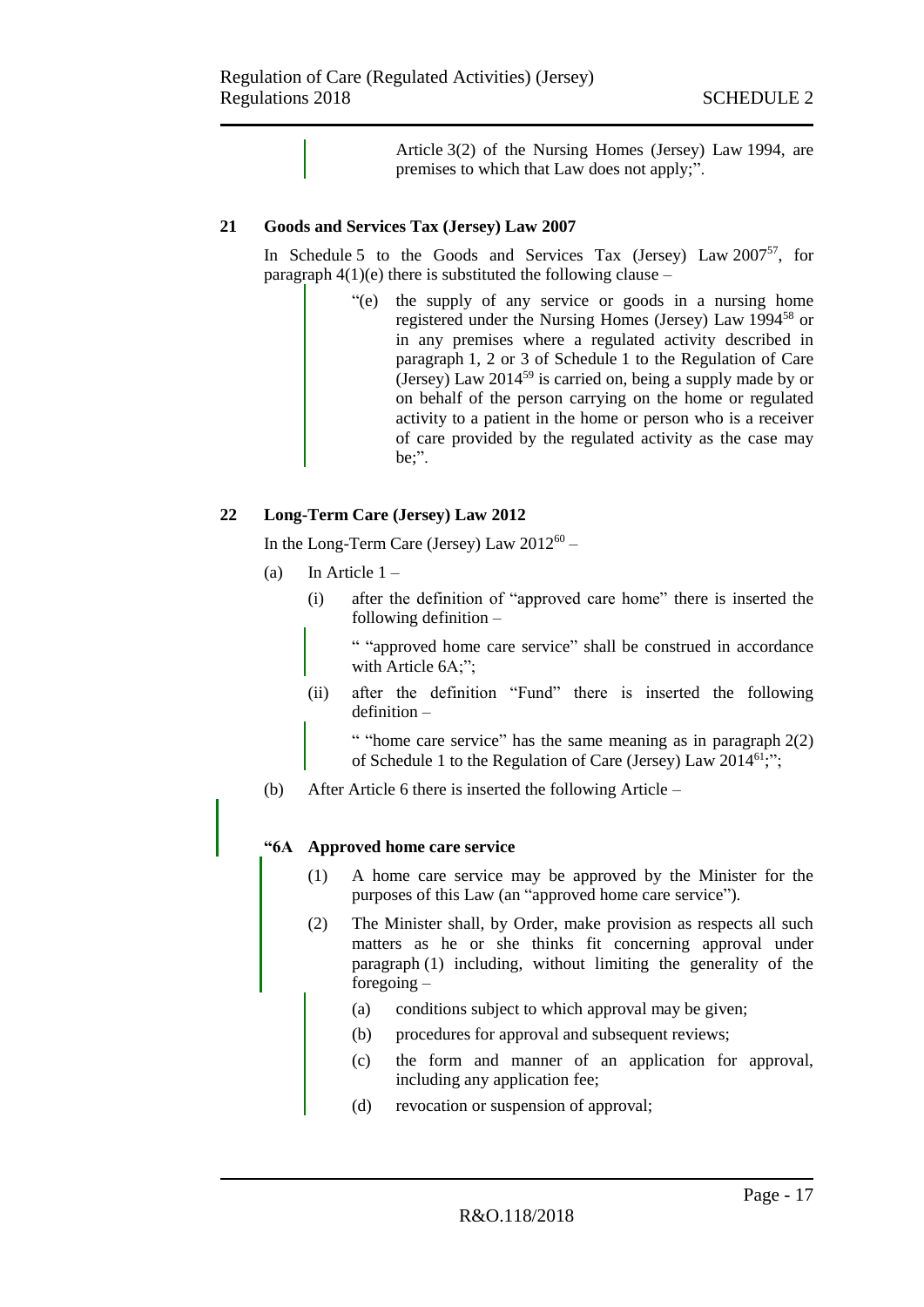(e) provision for appeals against revocation or suspension of approval.".

#### <span id="page-17-0"></span>**23 Long-Term Care (General Provisions) (Jersey) Order 2014**

In the Long-Term Care (General Provisions) (Jersey) Order 2014<sup>62</sup> –

- (a) for Article  $4(2)(b)$  there is substituted the following sub-paragraph
	- "(b) any person who is responsible for providing a home care service, in return for remuneration, comprising any long term care as part of the approved care package –
		- (i) is registered under Article 7 of the Regulation of Care (Jersey) Law  $2014^{63}$ , and
		- (ii) is approved under Article 13A of this Order.".
- (b) For Article 13(1) there is substituted the following paragraph  $-$ 
	- "(1) In this Article "registered home" means a home that is part of a care home service within the meaning of paragraph 1(2) of Schedule 1 to the Regulation of Care (Jersey) Law 2014.";
- (c) for Article  $13(8)(a)$  there is substituted the following sub-paragraph
	- "(a) is in breach of a condition of registration under the Nursing Homes (Jersey) Law  $1994^{64}$  or the Regulation of Care (Jersey) Law 2014 (in circumstances where paragraph (7) does not apply); or"
- (d) After Article 13 there is inserted the following Article –

# **"13A Approved providers of home care service**

- (1) A provider of a home care service may apply to the Minister for approval under this Article.
- (2) An application under paragraph (1) must be made to the Minister on a form approved by the Minister, or in such other manner as the Minister may accept as sufficient in the circumstances of the case, and accompanied by such information, documents and evidence as the Minister requires for the purpose of enabling the application to be assessed.
- (3) On receiving an application under paragraph (1) the Minister  $may -$ 
	- (a) grant the application;
	- (b) grant the application on a provisional basis; or
	- (c) refuse the application.
- (4) The Minister shall notify the applicant in writing of any decision under paragraph  $(3)(a)$  or (b) with reasons and  $-$ 
	- (a) if the application is granted under paragraph  $(3)(a)$ , that the provider of the home care service is fully approved; or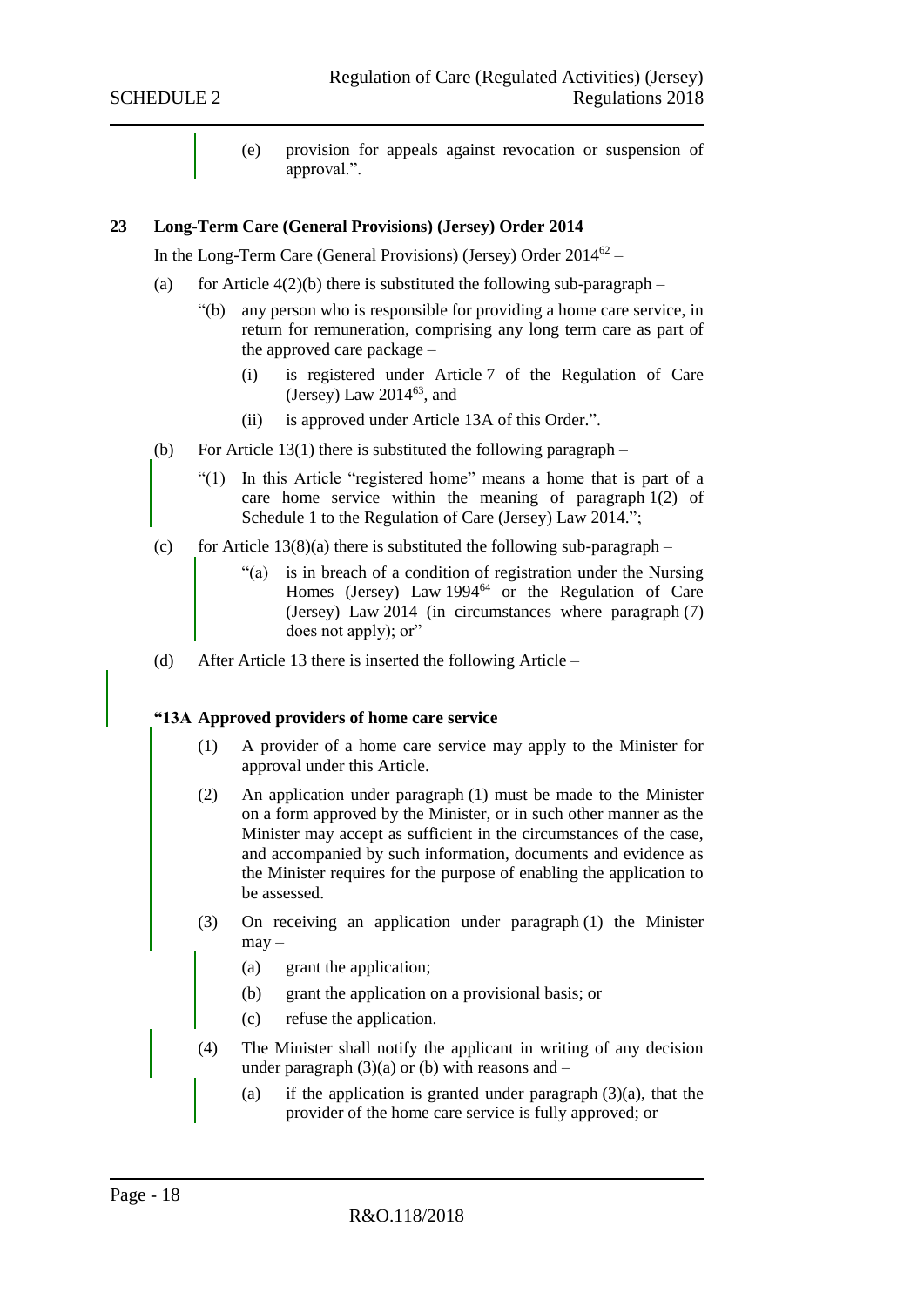| provider of the home care service is approved only to the<br>extent of providing long term care to individuals to whom<br>they already provided it immediately before the application<br>was granted (a 'provisionally approved' provider of a home<br>care service).<br>The Minister shall not grant an application under paragraph $(3)(a)$<br>(5)<br>unless he or she is satisfied that -<br>the provider of the home care service is registered under<br>(a)<br>Article 7 of the Regulation of Care (Jersey) Law 2014; and<br>there is an agreement in place between the provider of the<br>(b)<br>home care service and the Minister with respect to the<br>administration services provided, such services being<br>ancillary to the long-term care provided.<br>(6)<br>The Minister shall not grant an application under paragraph $(3)(b)$<br>unless he or she is satisfied that -<br>the provider of the home care service is registered under<br>(a)<br>Article 7 of the Regulation of Care (Jersey) Law 2014; and<br>(b)<br>there<br>described<br>although<br>is<br>agreement<br>in<br>no<br>as<br>paragraph (5)(b), arrangements have been agreed between<br>the provider of the home care service and the Minister with a<br>view to such an agreement being made in the future.<br>(7)<br>An approval under this Article ceases to have effect when the<br>registration under the Regulation of Care (Jersey) Law 2014 ceases<br>to have effect.<br>(8)<br>If the Minister is satisfied that an approved provider of a home care<br>service is in breach of a condition of registration under the<br>Regulation of Care (Jersey) Law 2014 (in circumstances where<br>registration under that Law continues to have effect) the Minister<br>may take the steps referred to in paragraph (9).<br>(9)<br>Those steps are that $-$<br>(a)<br>where the provider of the home care service is fully<br>$approved -$<br>the Minister may make a determination that imposes a<br>(i)<br>restriction that the provider is approved only to the<br>extent of providing long term care to individuals to<br>whom they already provided it immediately before the<br>date that the restriction is imposed, and<br>if, after imposing such a restriction, the Minister is not<br>(ii)<br>satisfied that the breach of the agreement as described<br>in paragraph $(5)(b)$ or condition referred to in<br>paragraph (8) is likely to be remedied in a satisfactory<br>manner, the Minister may determine that the approval<br>from<br>the date<br>of the Minister's<br>cease<br>shall<br>determination; or |  | (b) | if the application is granted under paragraph $(3)(b)$ , that the |
|------------------------------------------------------------------------------------------------------------------------------------------------------------------------------------------------------------------------------------------------------------------------------------------------------------------------------------------------------------------------------------------------------------------------------------------------------------------------------------------------------------------------------------------------------------------------------------------------------------------------------------------------------------------------------------------------------------------------------------------------------------------------------------------------------------------------------------------------------------------------------------------------------------------------------------------------------------------------------------------------------------------------------------------------------------------------------------------------------------------------------------------------------------------------------------------------------------------------------------------------------------------------------------------------------------------------------------------------------------------------------------------------------------------------------------------------------------------------------------------------------------------------------------------------------------------------------------------------------------------------------------------------------------------------------------------------------------------------------------------------------------------------------------------------------------------------------------------------------------------------------------------------------------------------------------------------------------------------------------------------------------------------------------------------------------------------------------------------------------------------------------------------------------------------------------------------------------------------------------------------------------------------------------------------------------------------------------------------------------------------------------------------------------------------------------------------------------------------------------------------------------------------------------------------------------------------------------------------------------|--|-----|-------------------------------------------------------------------|
|                                                                                                                                                                                                                                                                                                                                                                                                                                                                                                                                                                                                                                                                                                                                                                                                                                                                                                                                                                                                                                                                                                                                                                                                                                                                                                                                                                                                                                                                                                                                                                                                                                                                                                                                                                                                                                                                                                                                                                                                                                                                                                                                                                                                                                                                                                                                                                                                                                                                                                                                                                                                            |  |     |                                                                   |
|                                                                                                                                                                                                                                                                                                                                                                                                                                                                                                                                                                                                                                                                                                                                                                                                                                                                                                                                                                                                                                                                                                                                                                                                                                                                                                                                                                                                                                                                                                                                                                                                                                                                                                                                                                                                                                                                                                                                                                                                                                                                                                                                                                                                                                                                                                                                                                                                                                                                                                                                                                                                            |  |     |                                                                   |
|                                                                                                                                                                                                                                                                                                                                                                                                                                                                                                                                                                                                                                                                                                                                                                                                                                                                                                                                                                                                                                                                                                                                                                                                                                                                                                                                                                                                                                                                                                                                                                                                                                                                                                                                                                                                                                                                                                                                                                                                                                                                                                                                                                                                                                                                                                                                                                                                                                                                                                                                                                                                            |  |     |                                                                   |
|                                                                                                                                                                                                                                                                                                                                                                                                                                                                                                                                                                                                                                                                                                                                                                                                                                                                                                                                                                                                                                                                                                                                                                                                                                                                                                                                                                                                                                                                                                                                                                                                                                                                                                                                                                                                                                                                                                                                                                                                                                                                                                                                                                                                                                                                                                                                                                                                                                                                                                                                                                                                            |  |     |                                                                   |
|                                                                                                                                                                                                                                                                                                                                                                                                                                                                                                                                                                                                                                                                                                                                                                                                                                                                                                                                                                                                                                                                                                                                                                                                                                                                                                                                                                                                                                                                                                                                                                                                                                                                                                                                                                                                                                                                                                                                                                                                                                                                                                                                                                                                                                                                                                                                                                                                                                                                                                                                                                                                            |  |     |                                                                   |
|                                                                                                                                                                                                                                                                                                                                                                                                                                                                                                                                                                                                                                                                                                                                                                                                                                                                                                                                                                                                                                                                                                                                                                                                                                                                                                                                                                                                                                                                                                                                                                                                                                                                                                                                                                                                                                                                                                                                                                                                                                                                                                                                                                                                                                                                                                                                                                                                                                                                                                                                                                                                            |  |     |                                                                   |
|                                                                                                                                                                                                                                                                                                                                                                                                                                                                                                                                                                                                                                                                                                                                                                                                                                                                                                                                                                                                                                                                                                                                                                                                                                                                                                                                                                                                                                                                                                                                                                                                                                                                                                                                                                                                                                                                                                                                                                                                                                                                                                                                                                                                                                                                                                                                                                                                                                                                                                                                                                                                            |  |     |                                                                   |
|                                                                                                                                                                                                                                                                                                                                                                                                                                                                                                                                                                                                                                                                                                                                                                                                                                                                                                                                                                                                                                                                                                                                                                                                                                                                                                                                                                                                                                                                                                                                                                                                                                                                                                                                                                                                                                                                                                                                                                                                                                                                                                                                                                                                                                                                                                                                                                                                                                                                                                                                                                                                            |  |     |                                                                   |
|                                                                                                                                                                                                                                                                                                                                                                                                                                                                                                                                                                                                                                                                                                                                                                                                                                                                                                                                                                                                                                                                                                                                                                                                                                                                                                                                                                                                                                                                                                                                                                                                                                                                                                                                                                                                                                                                                                                                                                                                                                                                                                                                                                                                                                                                                                                                                                                                                                                                                                                                                                                                            |  |     |                                                                   |
|                                                                                                                                                                                                                                                                                                                                                                                                                                                                                                                                                                                                                                                                                                                                                                                                                                                                                                                                                                                                                                                                                                                                                                                                                                                                                                                                                                                                                                                                                                                                                                                                                                                                                                                                                                                                                                                                                                                                                                                                                                                                                                                                                                                                                                                                                                                                                                                                                                                                                                                                                                                                            |  |     |                                                                   |
|                                                                                                                                                                                                                                                                                                                                                                                                                                                                                                                                                                                                                                                                                                                                                                                                                                                                                                                                                                                                                                                                                                                                                                                                                                                                                                                                                                                                                                                                                                                                                                                                                                                                                                                                                                                                                                                                                                                                                                                                                                                                                                                                                                                                                                                                                                                                                                                                                                                                                                                                                                                                            |  |     |                                                                   |
|                                                                                                                                                                                                                                                                                                                                                                                                                                                                                                                                                                                                                                                                                                                                                                                                                                                                                                                                                                                                                                                                                                                                                                                                                                                                                                                                                                                                                                                                                                                                                                                                                                                                                                                                                                                                                                                                                                                                                                                                                                                                                                                                                                                                                                                                                                                                                                                                                                                                                                                                                                                                            |  |     |                                                                   |
|                                                                                                                                                                                                                                                                                                                                                                                                                                                                                                                                                                                                                                                                                                                                                                                                                                                                                                                                                                                                                                                                                                                                                                                                                                                                                                                                                                                                                                                                                                                                                                                                                                                                                                                                                                                                                                                                                                                                                                                                                                                                                                                                                                                                                                                                                                                                                                                                                                                                                                                                                                                                            |  |     |                                                                   |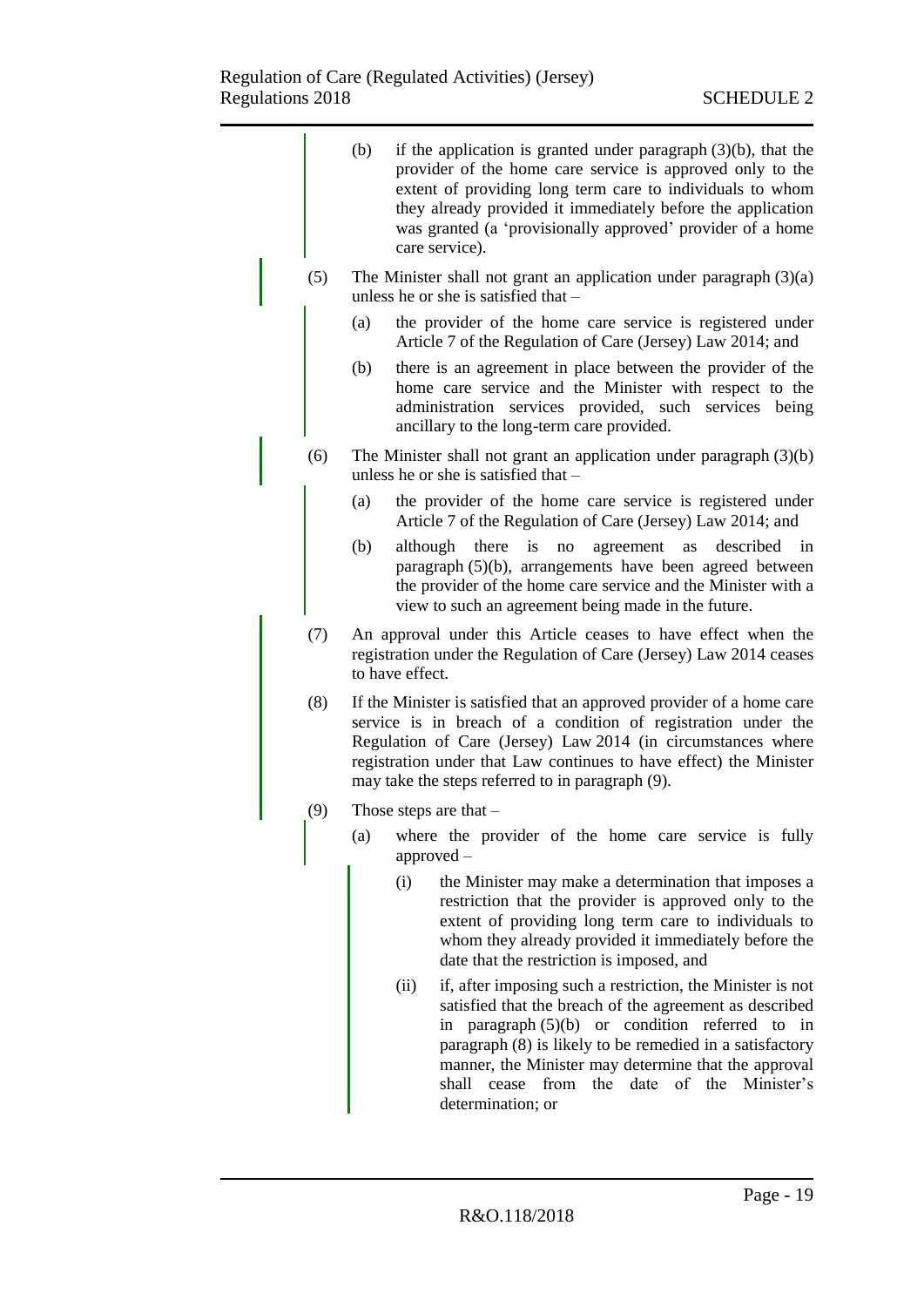- (b) where the case of a provider of a home care service that is provisionally approved, if the Minister is not satisfied that the breach of the arrangements referred to in paragraph  $(6)(b)$  or condition referred to in paragraph  $(8)$  is likely to be remedied in a satisfactory manner, the Minister may determine that the approval shall cease from the date of the Minister's determination.
- (10) A notification of a decision to refuse an application under paragraph (3)(c) or of a determination under paragraph (9) shall be by notice in writing with reasons to the provider of the home care service and may be given only after the Minister has considered any objections or representations made in accordance with paragraph (11).
- (11) Before giving a notification under paragraph (3)(c) or (9) the Minister must serve notice on the provider of the home care service –
	- (a) giving the Minister's reasons for the Minister's proposed refusal or determination; and
	- (b) stating that within such period as may be specified in the notice (not being less than 21 days beginning with the date of service of the notice) the person on whom it is served may make objections or representations in writing to the Minister concerning the proposal.
- (12) If a person is aggrieved by  $-$ 
	- (a) a decision of the Minister under paragraph (3); or
	- (b) a determination under paragraph (9),

the person may appeal to the Royal Court no later than 28 days after the date of receipt of the notification of the decision or determination, as the case may be, on the ground that the decision or determination of the Minister was unreasonable having regard to all the circumstances of the case.

- (13) Unless the Royal Court so orders, the lodging of an appeal shall not operate to stay the effect of a decision under paragraph (3) or a determination under paragraph (9) pending determination of the appeal.
- (14) On hearing the appeal, the Court may confirm, reverse or vary the Minister's decision or determination.".

#### <span id="page-19-0"></span>**24 Social Security (Television Licence Benefit) (Jersey) Regulations 2009**

In the definition "domestic premises" in Regulation 1 of the Social Security (Television Licence Benefit) (Jersey) Regulations 2009<sup>65</sup> for the words "nursing home, a mental nursing home, or a residential care home, in each case within the meaning of the Nursing and Residential Homes (Jersey) Law 1994" there are substituted the words "nursing home within the meaning of Article 1A of the Nursing Homes (Jersey) Law 1994<sup>66</sup> or a home consisting of a care home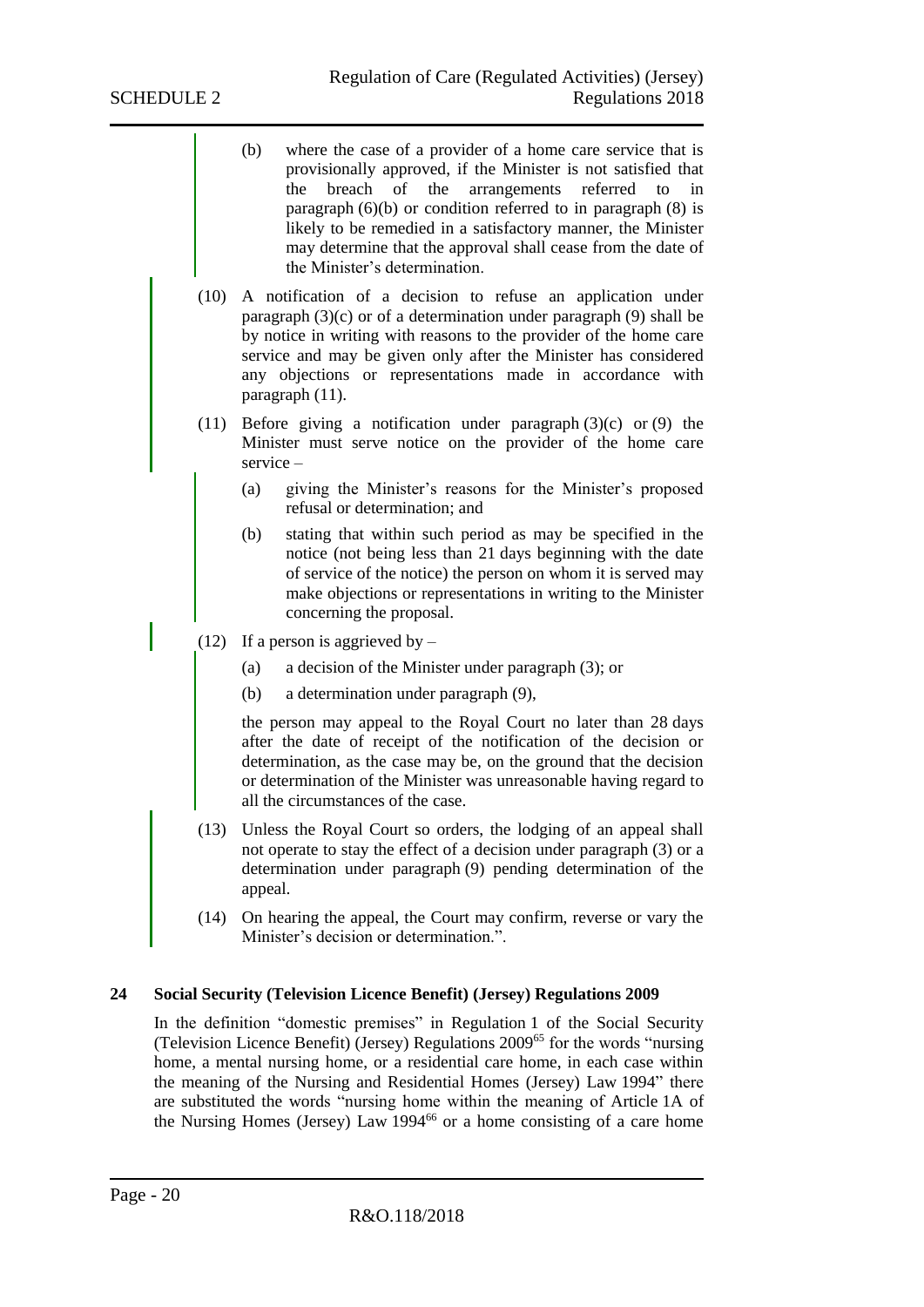service within the meaning of paragraph 1(2) of Schedule 1 to the Regulation of Care (Jersey) Law  $2014^{67}$ ".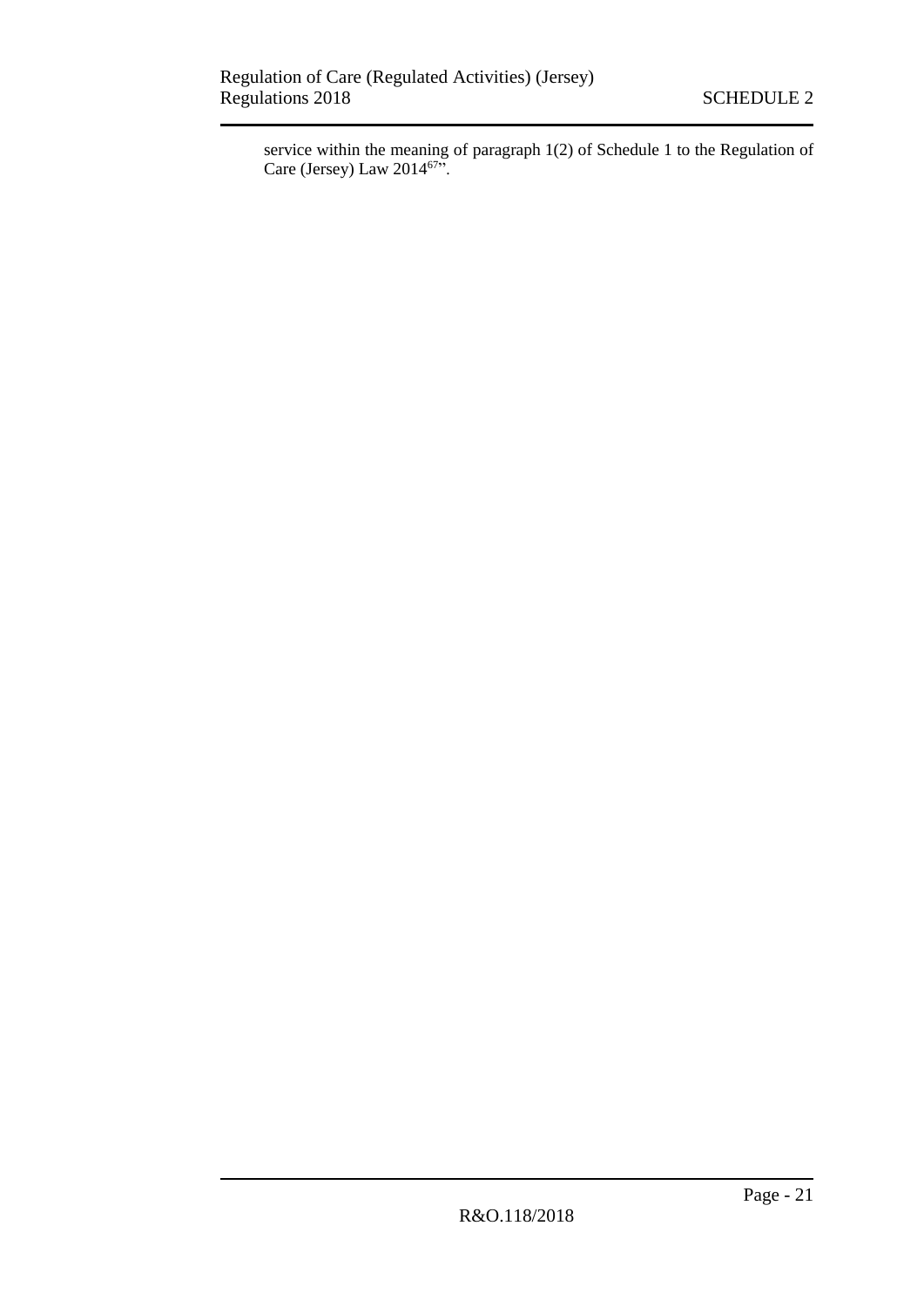# Endnotes

| 1  | chapter 20.820                  |
|----|---------------------------------|
| 2  | chapter 08.840                  |
| 3  | chapter 20.820                  |
| 4  | chapter 12.200                  |
| 5  | chapter 26.550                  |
| 6  | chapter 26.900                  |
| 7  | chapter 26.600                  |
| 8  | chapter 05.450.50               |
| 9  | chapter 20.820                  |
| 10 | chapter $07.455$                |
| 11 |                                 |
| 12 | chapter 12.200                  |
| 13 | chapter 20.820                  |
|    | chapter 08.840.50               |
| 14 | chapter 12.200                  |
| 15 | chapter 20.820                  |
| 16 | chapter 10.700                  |
| 17 | chapter 20.725                  |
| 18 | chapter 20.820                  |
| 19 | L.20/2018                       |
| 20 | chapter 20.820                  |
| 21 | chapter 20.725                  |
| 22 | chapter 12.050                  |
| 23 | chapter 20.820                  |
| 24 | chapter 12.200                  |
| 25 | chapter 20.820                  |
| 26 | chapter 20.725                  |
| 27 | chapter 20.820                  |
| 28 | chapter 12.200.50               |
| 29 | chapter 12.200.65               |
| 30 | chapter 20.725                  |
| 31 | chapter 20.820                  |
| 32 |                                 |
| 33 | chapter 12.200.80               |
| 34 | chapter 20.820                  |
| 35 | R&O.79/2005 (chapter 12.200.90) |
| 36 | chapter 10.700                  |
|    | chapter 18.150                  |
| 37 | chapter 20.725                  |
| 38 | chapter 20.820                  |
| 39 | chapter 18.150.10               |
| 40 | chapter 20.725                  |
| 41 | chapter 20.820                  |
| 42 | L.7/1978 (chapter 20.700)       |
| 43 | chapter 20.725                  |
| 44 | chapper 20.100                  |
| 45 | chapter 20.300                  |
| 46 | chapter 20.820                  |
| 47 | L.29/2016                       |
| 48 | chapter 20.725.30               |
| 49 | chapter 20.820                  |
| 50 | R&O.8812 (chapter 20.725.60)    |
| 51 | chapter 20.925                  |
| 52 | chapter 20.825.95               |
|    |                                 |